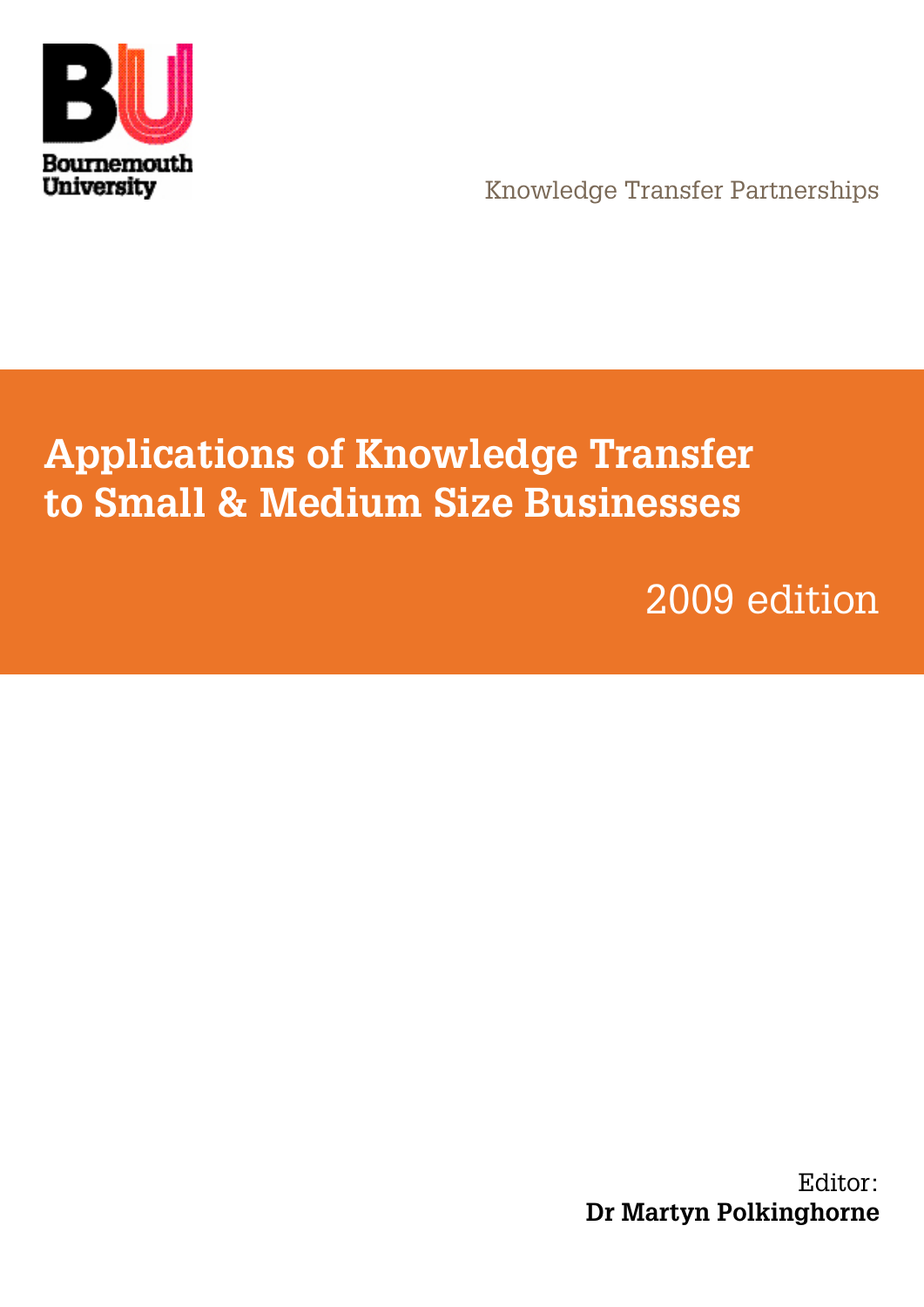# **Knowledge Transfer Partnerships Applications of Knowledge Transfer to Small and Medium Size Businesses 2009 edition**

British Library Cataloguing in Publication Data. A catalogue record for this book is available from the British Library.

This publication is for the purpose of training, education and dissemination.

No responsibility is assumed by the authors, the editors, or by Bournemouth University for any injury and/or damage to persons, finances or property resulting from the text contained in this book.

Published by:

Bournemouth University KTP Centre Melbury House 1-3 Oxford Rd, Bournemouth, Dorset, UK, BH8 8ES

**ISBN 978-1-85899-268-6**

First published in 2009 © Authors retain copyright over their own contributions © Editors retain copyright for the publication in its entirety

# **Contents**

| <b>Acknowledgements</b>                                                                     | iii |
|---------------------------------------------------------------------------------------------|-----|
| <b>Editorial</b>                                                                            | iv. |
| <b>Chapter 1</b><br>Development of a Differentiation Strategy                               | 01  |
| N.Hemmington, D.Kilburn, M.Polkinghorne & N.Rowles                                          |     |
| <b>Chapter 2</b>                                                                            |     |
| Development of Distinctive Software Solutions                                               | 05  |
| G.Darnton, J.Day, B.Hollocks & M.Polkinghorne                                               |     |
| <b>Chapter 3</b>                                                                            |     |
| Development of an Integrated E-Marketing & IT Strategy                                      | 09  |
| F.Cownie, P.Milton & M.Polkinghorne                                                         |     |
| <b>Chapter 4</b>                                                                            |     |
| Re-branding and Innovative Distribution Networking                                          | 13  |
| N.Hemmington, C.McIntyre & M.Polkinghorne                                                   |     |
| <b>Chapter 5</b>                                                                            |     |
| Developing an Effective Contract Review Mechanism                                           | 17  |
| K.Hayman, N.Hemmington, D.Kilburn & M.Polkinghorne                                          |     |
| <b>Chapter 6</b>                                                                            |     |
| Development of a Knowledge Capturing Methodology<br>G.Darnton, S.Ghosh & M.Polkinghorne     | 21  |
| <b>Chapter 7</b>                                                                            |     |
| Establishing a Developmental Strategy<br>K.Hayman, N.Hemmington, D.Kilburn & M.Polkinghorne | 25  |
|                                                                                             |     |

**Chapter 8** Enabling Penetration of Vertical Markets 29 G.Darnton, J.Day, B.Hollocks & M.Polkinghorne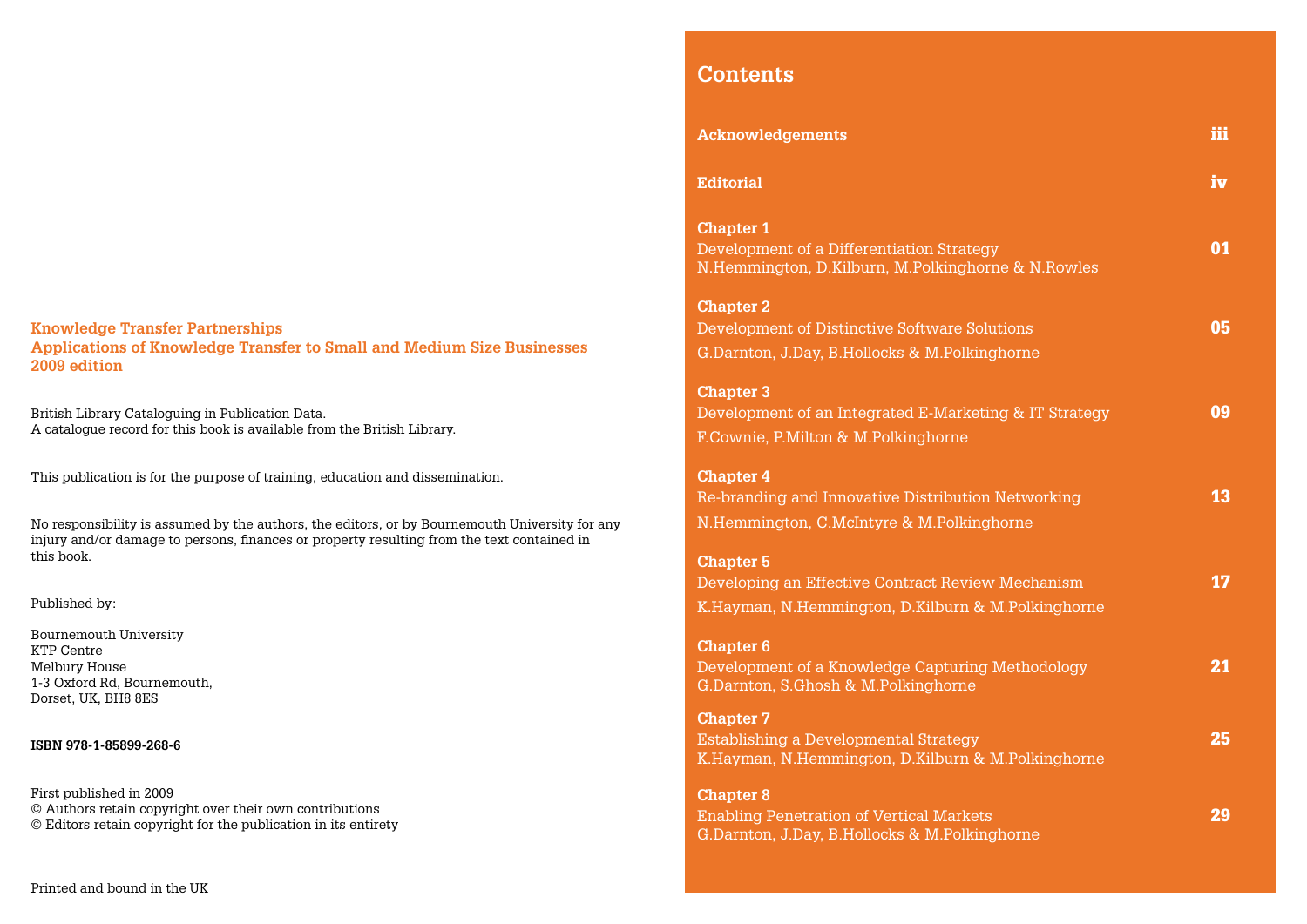# **Editorial**

With knowledge placed at the heart of the UK Government's competitiveness agenda, now is an opportune time to understand and evaluate the Knowledge Transfer Partnerships (KTP) initiative that has remained the UK's primary mechanism for delivering Government funded knowledge transfer since its introduction in 1975 under the name of Teaching Company Scheme (TCS).

A Knowledge Transfer Partnership aims to facilitate the transfer of knowledge between academia and industry. The basic model behind Knowledge Transfer Partnerships is the premise that a business has a need to deliver a project of strategic importance, that a graduate will be employed to undertake the work, and that a Knowledge Base Partner (university or research organisation) will provide the required specialist knowledge and expertise to enable the project to be delivered through a process of knowledge transfer.

Each chapter within this volume is a case study based upon a Knowledge Transfer Partnership completed during 2008, and clearly describes the initial objectives, process undertaken and benefits obtained from the Knowledge Transfer delivered.

**Dr Martyn Polkinghorne** (Editor)

# **Acknowledgements**

The authors and editor wish to express their sincere thanks to the following organisations:

Dorset Cereals Goldace Trading Lab Impex Systems AEA Technology Strainstall Group TAH Wheesh

# **Terminology used in this publication**

| <b>Company Partner:</b>                                | Company, Charity or Social Enterprise.                   |
|--------------------------------------------------------|----------------------------------------------------------|
| <b>Knowledge Base Partner:</b> Bournemouth University. |                                                          |
| <b>KTP Associate:</b>                                  | Graduate employed by the Knowledge Transfer Partnership. |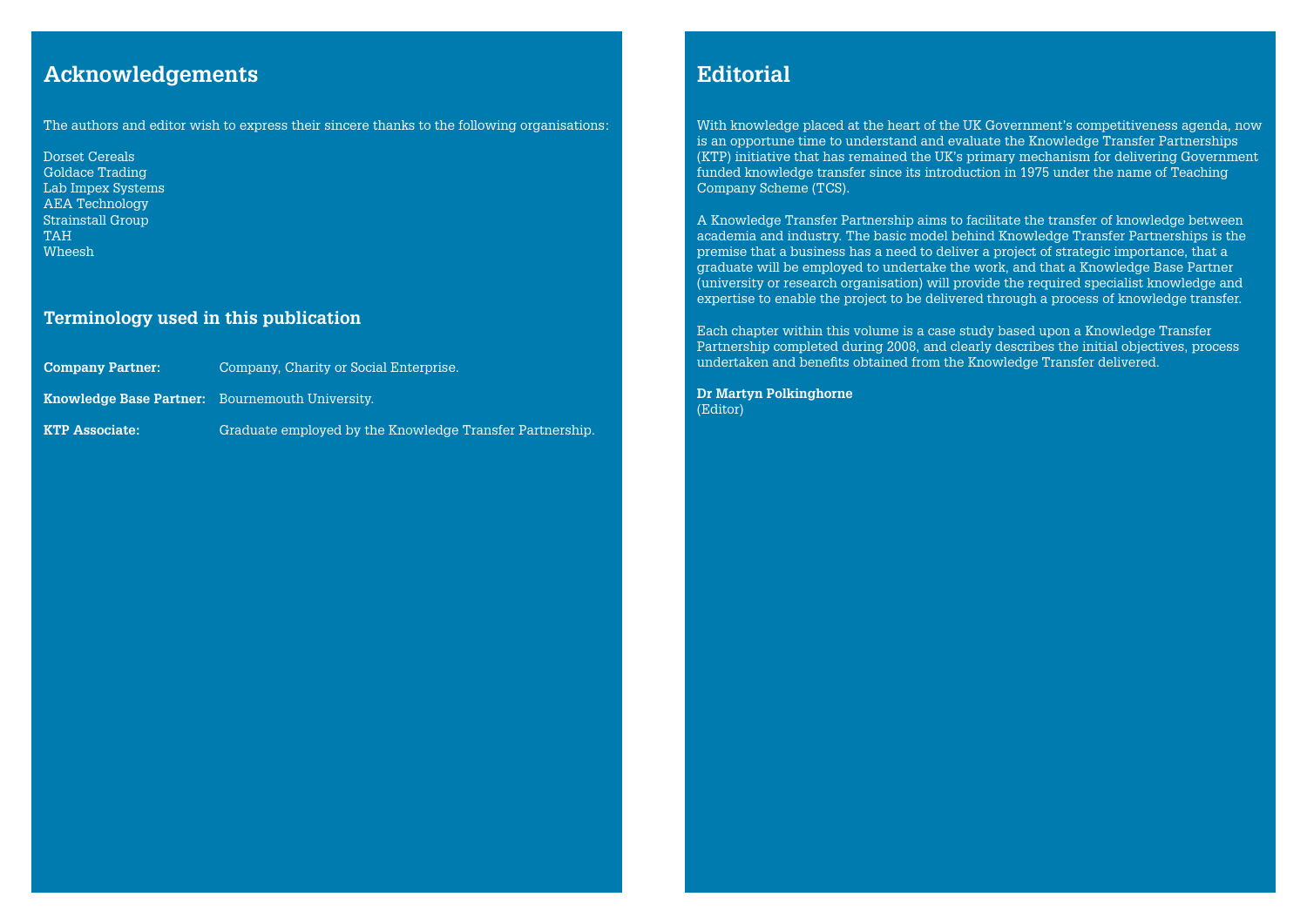# **1. A Practical Example of System Integration**

**N.Hemmington, D.Kilburn & N.Rowles M Polkinghorne** Bournemouth University Bournemouth University Poole BH12 5BB UK Poole BH12 5BB UK

School of Services Management Centre for Research & Knowledge Transfer

### **1.1 Introduction**

- 1.1.1 The Company partner for this Knowledge Transfer Partnership (KTP) was a leading producer of muesli and breakfast cereals.
- 1.1.2 At the time the KTP started, under its own brand name, the Company supplied both many of the UK's major supermarket chains, and a large number of distributors to the health food sector.
- 1.1.3 The Company also gained additional revenue from packaging 'own label' products for leading supermarkets, e.g. Waitrose and Sainsbury's.
- 1.1.4 The Company had a very high dependency upon producing own label breakfast cereals and considered that other sales opportunities were possibly being missed.
- 1.1.5 A lack of consumer understanding had constrained product development ideas and was starting to impact upon sales and profitability.
- 1.1.6 It was therefore decided that the Company needed to reduce its dependency upon own label products whilst increasing the volume of branded products.
- 1.1.7 Primary and secondary market research was needed to fully understand the new and existing market opportunities.
- 1.1.8 The aim of this KTP was therefore to engage in market research to determine the nature of the competition, and then to develop and implement an optimal strategy to differentiate the Company from its competitors.

#### **1.2 The Process of Knowledge Transfer**

- 1.2.1 An understanding was gained of the key functional areas within the Company to determine how the project would impact upon each area.
- 1.2.2 Introductions to the key agencies used for design, PR and website development were also undertaken.
- 1.2.3 An on-line questionnaire was developed that enabled the Company to acquire qualitative and quantitative data, thus providing the crucial information required for market research.
- 1.2.4 The data analysis package SPSS was used to assess the data, with the results being fed into the overall marketing strategy for the Company.
- 1.2.5 Within the constraints of a limited marketing budget, reviewing and maximising the effectiveness of the presentation of the brand through all touch points with the customer, e-communications, trade merchandising, shows, exhibitions and events was undertaken.
- 1.2.6 Resources and agencies were managed and motivated, and initiatives specifically crafted by the Company's Marketing Director were implemented.
- 1.2.7 An e-marketing strategy was produced that was to become a major tool for driving brand awareness, trialling ideas, boosting corporate image and creating on-line sales.
- 1.2.8 Strategies for improving the website, and developing an e-database of interested potential consumers, were presented to the Company, and were adopted for implementation. The Company's e-database grew from 20,000 existing and potential consumers in 2006, to over 110,000 in 2008.



**Figure 1 - Knowledge Transfer Process Utilised**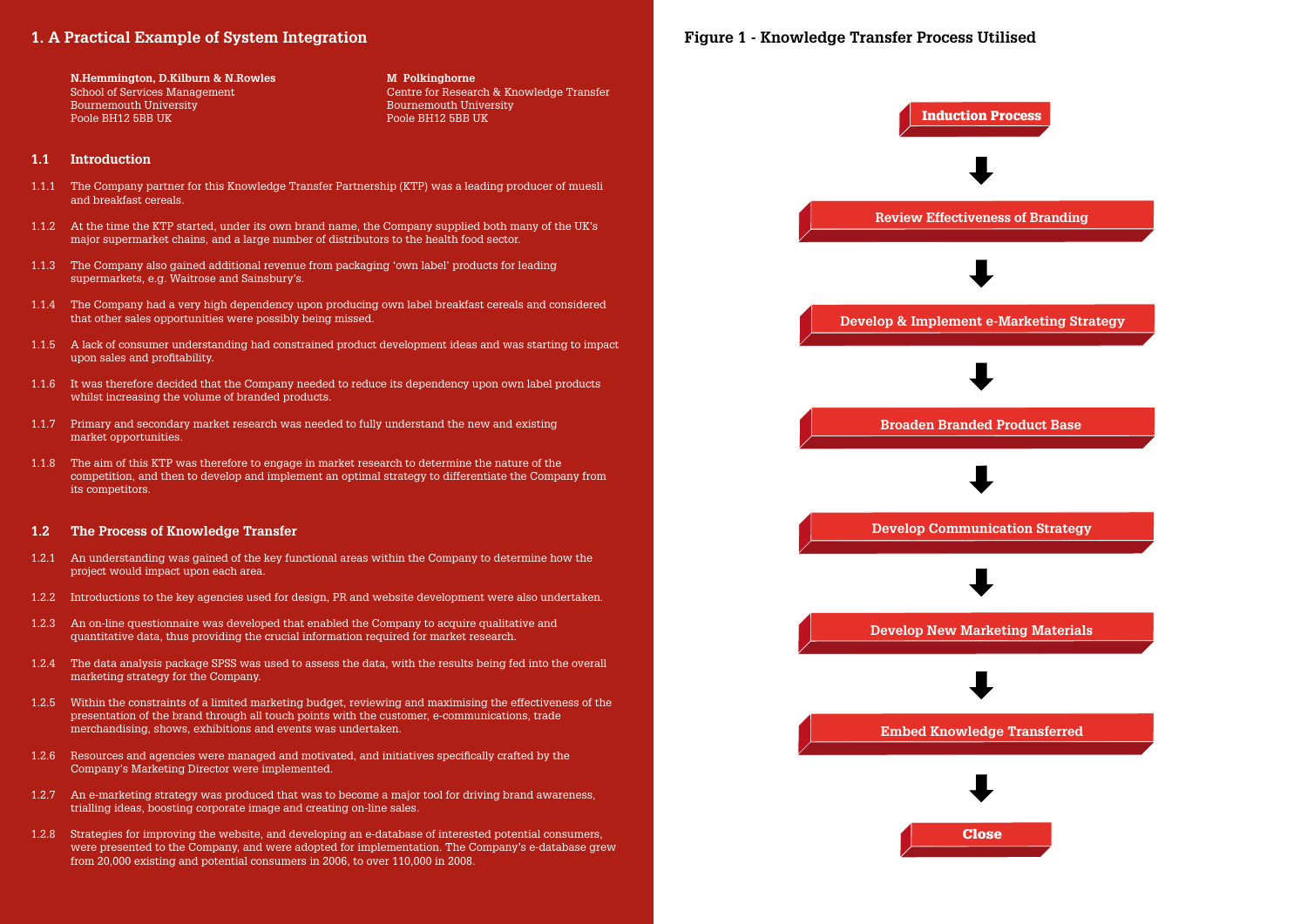- 1.2.9 In addition, development and implementation of the Company's new web site was co-ordinated (developing strategies for increasing visitor numbers such as competitions, and updating news and events) to which visits increased as a result to an average of over 50,000 unique visitors per month.
- 1.2.10 Several specialist web sites, and sales for the on-line shop, were all managed together to ensure that they were fully integrated. This included monitoring orders, reconciling transactions, order fulfilment, stock control and the recording of feedback.
- 1.2.11 Work was undertaken to broaden the branded product base through communication and sampling strategies. Consumer brand awareness was investigated using brand health checks and on-line questionnaires.
- 1.2.12 A brand marketing strategy was developed and implemented with household penetration rising from 2% in 2006 to almost 6% in 2008 at the end of the KTP. Similarly, for the same period brand awareness increased from under 5% to over 30%, and turnover for certain of their UK branded sales rose by £10million making the Company one of the market leaders.
- 1.2.13 Product sampling was undertaken to elicit customer views and opinions of both current and proposed product lines. Over 700,000 samples (including 400,000 mini packs sent to targeted people) were distributed for feedback.
- 1.2.14 The free samples were primarily a communication strategy as it was considered that the cost of giving away free samples for people to try was actually less expensive, and more successful, then a costly advertising campaign.
- 1.2.15 New marketing materials were created including leaflets, flyers and point of sale

- 1.3.1 The Academic Supervisor gained valuable expertise in a number of key areas including integrated marketing communication and e-commerce.
- 1.3.2 This had a significant impact upon teaching, and provided materials for inclusion as practical case studies that can be used to demonstrate achievable outputs and outcomes.
- 1.3.3 The KTP influenced the teaching of the Academic Supervisor and the Lead Academic, and the curriculum of taught courses at both under-graduate and post-graduate levels in the subject areas of branding and integrated communications
- 1.3.4 The work undertaken to support this KTP was integrated into the Academic Supervisor's PhD, and had direct input to the development of his personal research in this area.

### **1.4 Benefits to the Company Partner**

- 1.4.1 Key market research information was developed based upon qualitative and quantitative data.
- 1.4.2 Marketing opportunities over the previous three-year period, current position, efficiency of distribution, communication channels, budgets and resources were analysed and assessed.
- 1.4.3 E-marketing (which was to become a major tool for driving brand awareness, trialling ideas, boosting corporate image and creating on-line sales) was introduced to the Company. An E-database with over 110,000 existing and potential consumers was developed.
- 1.4.4 UK and export strategies were developed based upon industry reports (e.g. Mintel and Euromonitor), analysis of trade data and the recognition of industry and environmental drivers.
- 1.4.5 New products and recipes were created based upon research undertaken from over 700,000 samples distributed for feedback and supported with input from focus groups.
- 1.4.6 Innovative new market leading packaging was created to enhance the brand and satisfy both consumer and cost requirements.
- 1.4.7 A successful on-line shop (including monitoring orders, reconciling transactions, order fulfilment, stock control and recording of feedback) was developed.
- 1.4.8 A brand marketing strategy was developed and implemented that increased household penetration from 2.2% to 5.7%.

## **1.5 Conclusions**

e-commerce, the project increased sales, brand awareness, product lines and customer understanding

- 1.5.1 The KTP improved the Company's competitive position by increasing market share, market understanding, product range and brand penetration.
- 1.5.2 The work of this project completely changed the way that the Company marketed both itself and its products.
- 1.5.3 Using high quality market research information, innovative marketing ideas, and effective use of and made strategic marketing an integral part of the Company's culture.
- 1.5.4 As brand ambassador, the project managed support agencies, and liaised with account managers on a daily basis.
- 1.5.5 The project often had to manage conflict and take a pragmatic approach to develop compromise solutions.
- 1.5.6 Strengthening relationships with the independent sector was considered important, and through the excellent work of the project, the Company increased its market share to over 40%.

- 1.6.1 Knowledge Transfer Partnership Proposal Reference 1388, TSB, 2006
- 1.6.2 Knowledge Transfer Partnership Final Report Reference 1388, TSB, 2008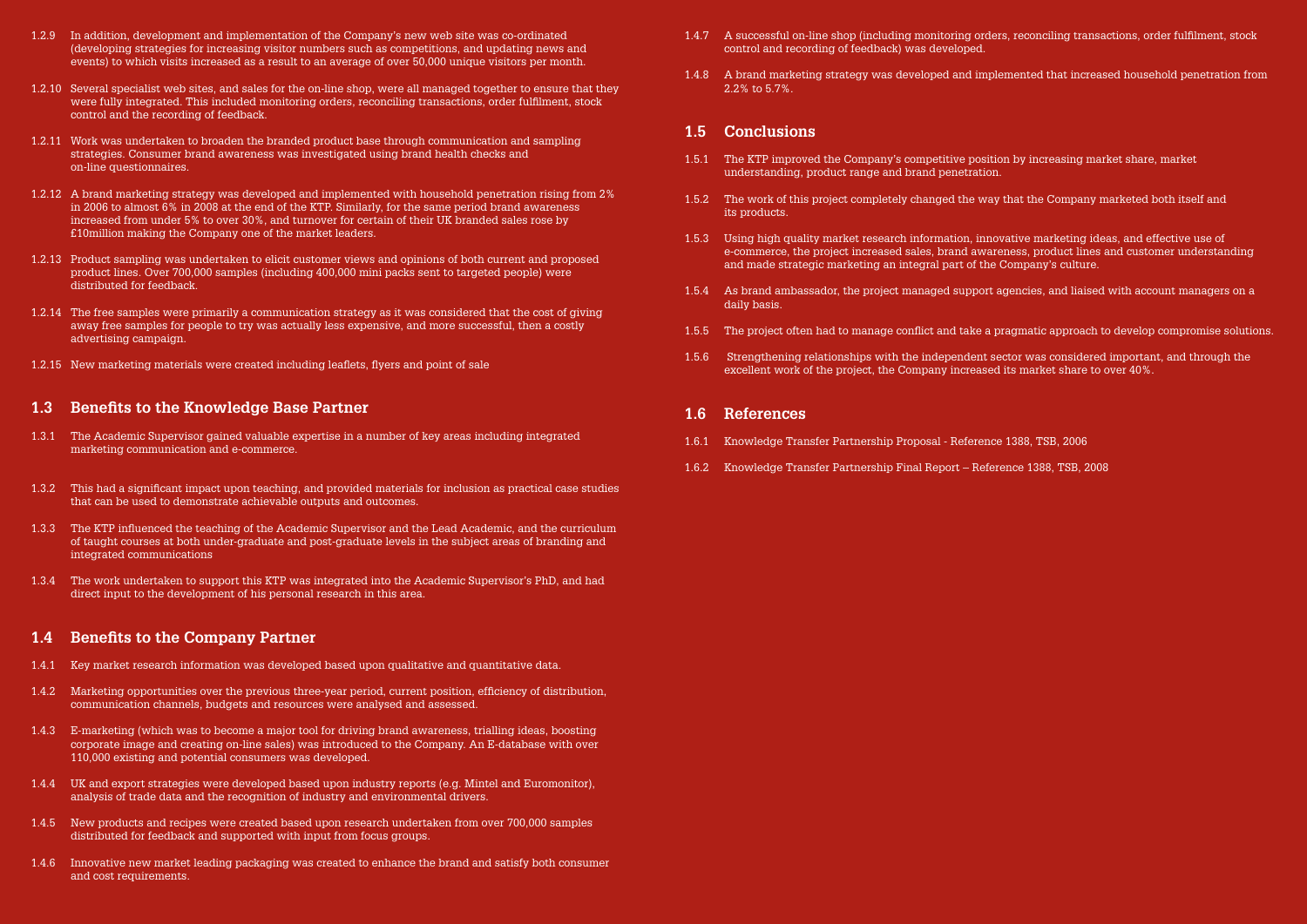## **2. Development of Distinctive Software Solutions**

**G.Darnton, J.Day & B.Hollocks M Polkinghorne** Bournemouth University Bournemouth University Poole BH12 5BB UK Poole BH12 5BB UK

Business School Centre for Research & Knowledge Transfer

### **2.1 Introduction**

- 2.1.1 The Company partner for this Knowledge Transfer Partnership (KTP) undertook the authoring and resale of software products, and the provision of associated implementation/user support and consulting services.
- 2.1.2 With a focus on specific niches/vertical markets, including retail of household goods, retail leisure, manufacturing of food & drink, electrical goods distribution and insurance, the Company wished to develop software products of its own in addition to reselling third-party software.
- 2.1.3 In order to support the Company's vision for expansion and growth, increased independence was required from 3rd party developers.
- 2.1.4 The aim of this KTP was therefore to provide the Company with distinctive and competitive software products/system solutions in the field of Business Intelligence.

#### **2.2 The Process of Knowledge Transfer**

- 2.2.1 A critical analysis of the Company's existing vertical markets based upon product range/clients was undertaken.
- 2.2.2 Applications were identified where current products were in use, and the value placed upon those products by the users determined. Product opportunities were identified.
- 2.2.3 The Company's competitors were considered with their strengths and weaknesses identified, and their selling points, networks and users reviewed.
- 2.2.4 A comparator study with competitors highlighted challenges and opportunities with regard to a proposed new product based upon a novel algorithm.
- 2.2.5 Identification of potential new algorithms within existing markets were considered, listing algorithm types (such as heuristic, statistical, optimisation etc) against business intelligence market opportunities.
- 2.2.6 Using operational research and management science, potential algorithms were reviewed in terms of developmental effort requirements, prospective users benefits and perceived levels of risk.
- 2.2.7 Short-listed algorithms were tested using a sample of client data (and also using a dataset of fully anonymous student records) to determine performance.
- 2.2.8 Outcomes were analysed and ranked. Company staff formed a working group to critique the outcomes and a single algorithm was selected based upon SQL.
- 2.2.9 Additional investigation was undertaken in relation to a Company test product to establish the technological base for the project, with consideration given to how the user-interface would integrate with the "digital dashboard".
- 2.2.10 A comprehensive programme of work was then undertaken in the form of several linked projects that were necessary to address the business and technical requirements.
- 2.2.11 Expert systems conceptual structures and inference engines were also investigated with the result that a potential product make-up was mapped to expert systems concepts.
- 2.2.12 User visits, and both structured and semi-structured interviews, were undertaken with users to more fully understand their approach to solution development.



**Figure 2 - Knowledge Transfer Process Utilised**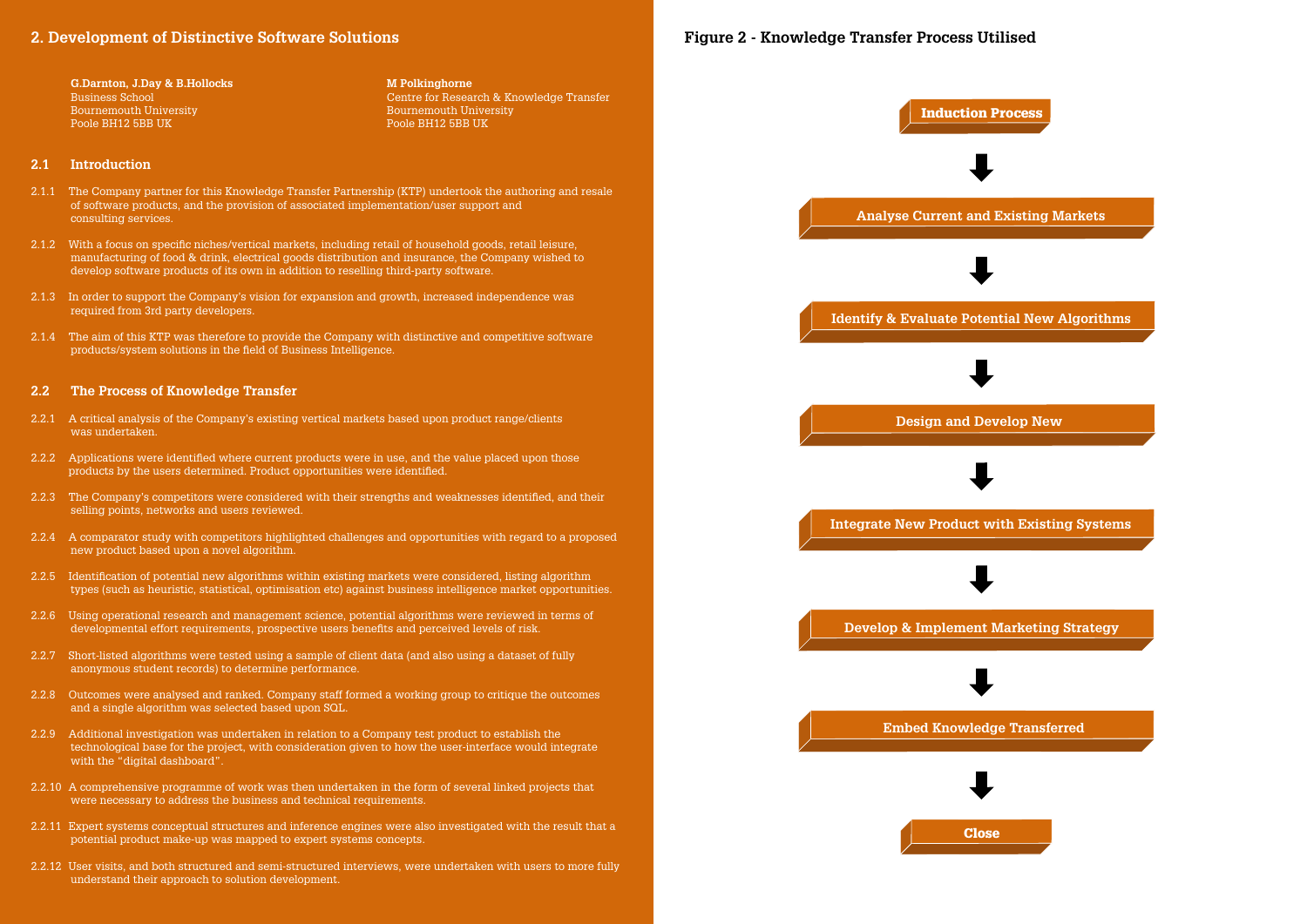- 2.2.13 Interview analysis stimulated the creativity and innovation required to develop the necessary design heuristics.
- 2.2.14 Prototypes were developed for each heuristic, and both viability and implementation practicalities were considered for each.
- 2.2.15 A proto-type algorithm was implemented linking to the knowledge-base, inference engine and user interface.
- 2.2.16 Integration with the digital dashboard was facilitated and alpha-testing undertaken. Following initial debugging, beta-testing was undertaken and supporting documentation developed.
- 2.2.17 A marketing strategy was developed and implemented that focused upon the added-value benefits of the new algorithm.
- 2.2.18 Sales and Marketing staff were briefed on these benefits, and product support staff trained on the functions and features, in particular the algorithm's role and operation.
- 2.2.19 The KTP worked with the Company to enable it to successfully gain Microsoft 'Gold' status for its practical applications of SQL Server.
- 2.2.20 On-line analytical service capabilities and data mining functionalities were developed.

- 2.3.1 The Knowledge Base Partner is currently undertaking research into the needs and issues facing SMEs in the region and the ability of knowledge transfer programmes to address these needs.
- 2.3.2 The experience and lessons learnt from this KTP will feed into this research to enhance its quality and scope, and to demonstrate salient problems and issues.
- 2.3.3 The KTP influenced application aspects of the BI teaching of the Academic Supervisors, and the curriculum of their taught courses at both under-graduate and post-graduate levels in the subject areas of BI, Decision Support Systems (DSS) and Information Systems.
- 2.3.4 The project developed foreground IP for internal use within the Company partner.
- 2.3.5 The IP agreement established at the start of the KTP programme allows for a reasonable percentage of any commercial benefit from exploitation of such IP to be returned to the Knowledge Base Partner in recognition of its role in developing the foreground IP, and its provision of background IP.
- 2.3.6 The experience and knowledge gained has resulted in more effective processes for the development and conduct of new programmes, with greater emphasis on case studies, research opportunities, and publications.
- 2.3.7 The profile of the Knowledge Base Partner has been raised through the positive publicity and promotional activity undertaken by the Company partner.
- 2.3.8 This form of positive awareness raising can have a direct impact upon student numbers and can stimulate interest from other businesses requiring Knowledge Transfer support.

#### **2.4 Benefits to the Company Partner**

- 2.4.1 The work of this project provided the Company partner with an increased understanding of data quality analysis and its potential for inclusion in new products.
- 2.4.2 Improved understanding of the characteristics for potential new market sectors was also developed with supportive market intelligence information.
- 2.4.3 Technical skills and expertise that can be used to support business development and growth were provided.

2.4.5 Through the Knowledge Transfer process, the Company partner now has the basis for a new product that

- sales and access to new markets.
- will ensure that their improved competitive position is sustainable in the longer-term.
- 2.4.6 As a direct result the Company are now also no longer so vulnerable to 3rd party developers.
- 2.4.7 The Company is now one of the main BI partners of Microsoft and have joint marketing and business generation targets.

#### **2.5 Conclusions**

2.5.1 Both the Company and the Knowledge Base Partner view this KTP programme as being a very useful can arise from university-company knowledge transfer activities, particularly those in which staff within

- exercise that generated benefits for both partners, yet also clearly indicated the difficulties that both partners change mid-project.
- 2.5.2 Although opportunities for consultancy work have been identified, there are no current plans being discussed for an on-going relationship between the University and Company partners.
- 2.5.3 In summary, although useful, this KTP has also proved to be a good lesson in how contradictory business goals and confused responses to external changes can impact upon good, and often very necessary, knowledge transfer projects.

#### **2.6 References**

- 2.6.1 Knowledge Transfer Partnership Proposal Reference 0224, ESF, 2004
- 2.6.2 Knowledge Transfer Partnership Final Report Reference 0224, ESF, 2008

#### 2.4.4 New product system components, modules and algorithms developed provided the basis for increased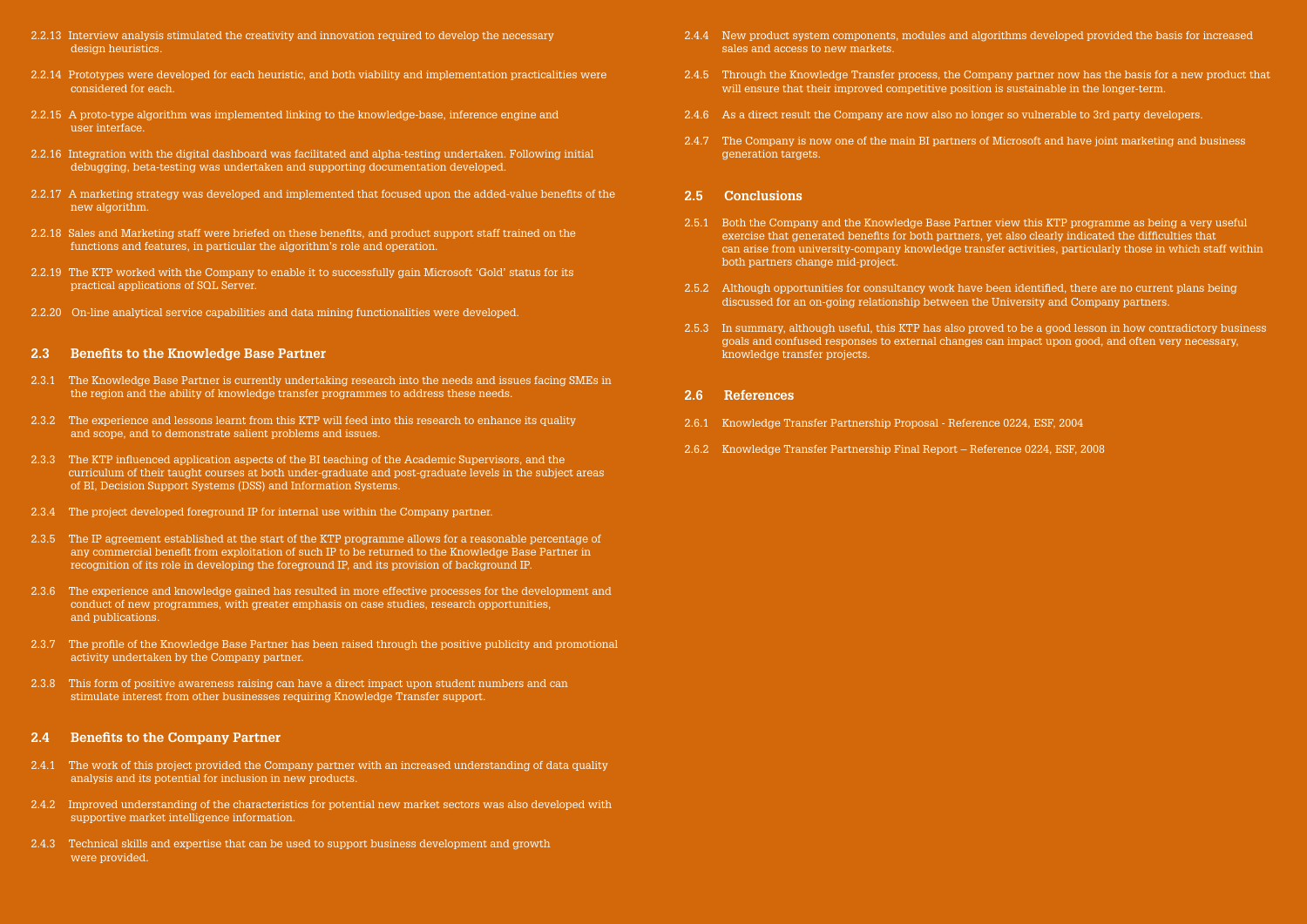# **3. Development of an Integrated E-Marketing and IT Strategy**

**F Cownie & P Milton M Polkinghorne** Poole BH12 5BB UK Poole BH12 5BB UK

Media School Centre for Research & Knowledge Transfer Bournemouth University Bournemouth University

### **3.1 Introduction**

- 3.1.1 The Company partner for this Knowledge Transfer Partnership (KTP) was an e-marketing organisation selling mainly up-market kitchen equipment and gifts to consumers, with a product range of approx 4700 different items.
- 3.1.2 The company had built its business by continually finding new products to sell, and new customers to target, but realised that to achieve longer term sustainable growth this had to change.
- 3.1.3 With a wide range of possible marketing routes and product areas to consider, the company required analysis of potential effectiveness for each.
- 3.1.4 The aim of this KTP was therefore to develop and implement an innovative integrated e-marketing and IT strategy to increase loyalty and sales to existing customers, and develop further high profit market sectors.

#### **3.2 The Process of Knowledge Transfer**

- 3.2.1 Analysis was undertaken of the Company's internet markets, and also its major competitors (this included both website and product categories).
- 3.2.2 A research investigation commenced that considered the Company's current customers and sales over the previous 12 months, and taking into account the wider internet market behaviour, it was possible to determine likely implications for the Company, and the short-term actions that they needed to instigate.
- 3.2.3 When considering just a single example market it was realised that the Company's prices were high compared to their competition. Based upon strategic decisions, the Company reduced their prices that resulted in a 26.4% increase in sales for this single product line.
- 3.2.4 Following the completion of a detailed SWOT analysis, and taking into consideration the knowledge gained of how to improve the Company's marketing mix based upon the customer research undertaken, marketing strategies were developed for both new and existing companies to ensure the Company was able to maximise its sales to both groups.
- 3.2.5 Simultaneously, a brand strategy was considered with the aim of creating brands and sub-brands with different personalities. The brands were to be used on complimentary merchandising (e.g mouse mats) that were sent with customers orders.
- 3.2.6 An 8 panel leaflet (in 3 versions for different offers) was designed to enhance up and cross selling with the aim of increasing customer loyalty.
- 3.2.7 The leaflet also acted as a tool to determine which types of offers generated the highest levels of customer response.
- 3.2.8 This knowledge was used by the Company to inform future marketing campaigns. As a direct outcome of this activity, it was identified that primary customers were generally unaware of the full scope of the Company's product range.
- 3.2.9 The project objectives were then modified to enable increased concentration on customer research. Plans for a viral marketing campaign were dropped following an analysis of costs and anticipated returns.
- 3.2.10 PR activity was emphasised on the basis that it represented a highly effective and low cost marketing method that would enable the Company to reach both new markets, and also to increase sales and customer loyalty.



# **Figure 3 - Knowledge Transfer Process Utilised**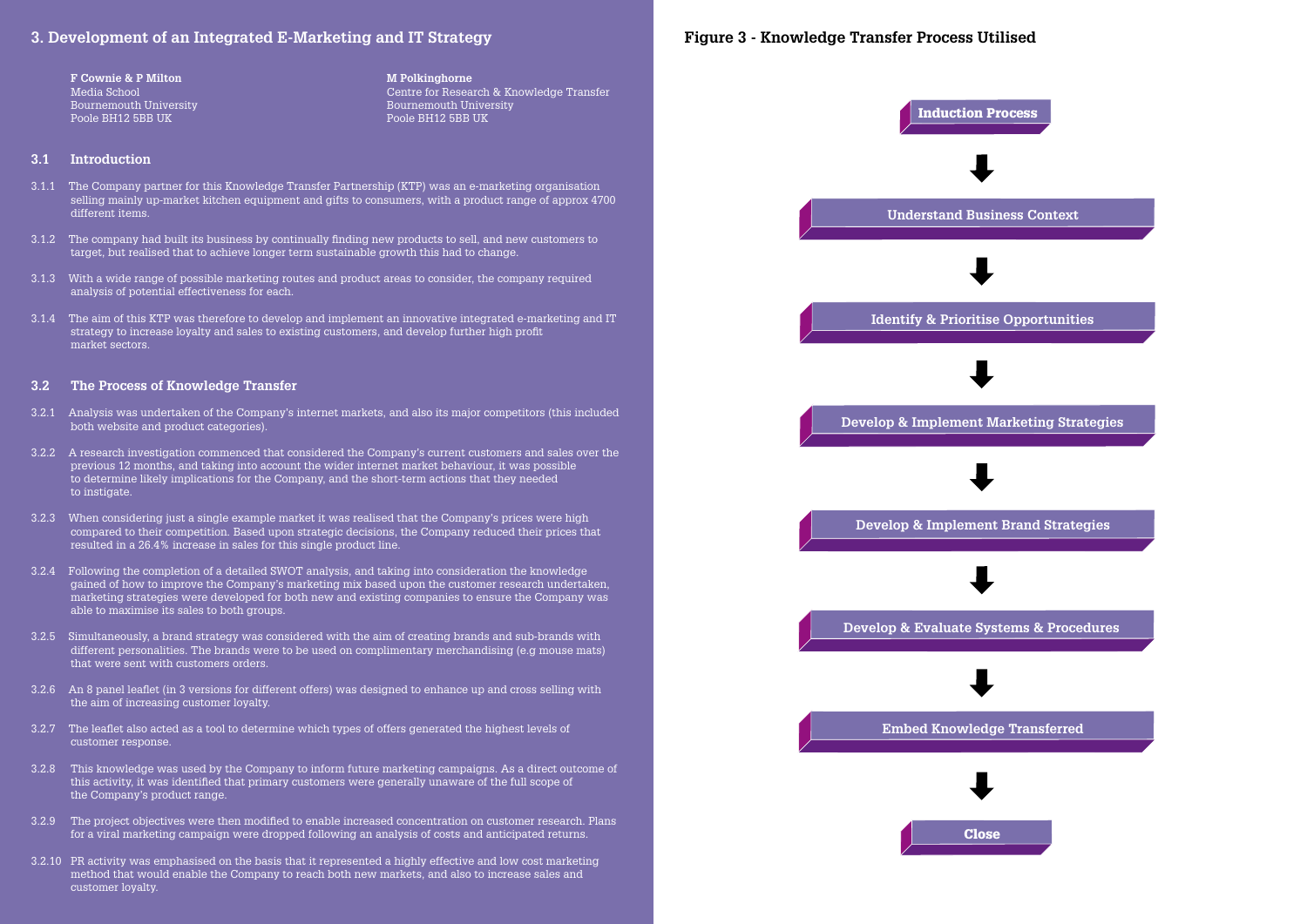- 3.2.11 Streamlining of front end systems for the web site using the analysis results from questionnaire information, and the generation of systematic feedback (blogs and forums) based upon the increased interactivity of the web site, were considered due to their potential to both improve the customer experience, and to provide key information to the Company concerning customer movements within the web facility.
- 3.2.12 The new IT system, on which many of the project's activities were predicated, was installed, however it was unable to capture historical market data and therefore the project was halted prematurely as there was insufficient data available to proceed with the planned programme of work.

- 3.3.1 The Academic team gained valuable expertise in a number of key areas including the practical application of marketing management.
- 3.3.2 The project provided opportunities for three members of the institution's staff to engage in professional practice embracing the professional marketing and interactive media activities, together with the interpersonal development required of the commercial environment.
- 3.3.3 The project also promoted opportunities for internal knowledge transfer, e.g. staff involved worked collaboratively across the Knowledge Base Partner enabling interactive media academics to learn about marketing orientation from their peers.
- 3.3.4 Engagement within the Company was a timely reminder of the technological, cultural and financial constraints within which smaller organisations operate. The results of this work were integrated into the Knowledge Base Partner's research in relationship and e-commerce based marketing.
- 3.3.5 The research undertaken was also been the source of useful information and data that will enhance future research undertaken by the Knowledge Base Partner, and will stimulate academic discovery.
- 3.3.6 Materials for practical case study examples, that can be used to demonstrate the outputs and outcomes achievable in real applications of direct and relationship based marketing, were generated from this work. Material from this project will also be used as a teaching aid to support Marketing Management when discussing and demonstrating the issues related to practical systems and procedures.
- 3.3.7 Practical questions and solutions from the real world were fed into interactive media teaching sessions to allow the students to consider the implications of their decisions within commercial environments.
- 3.3.8 As a case study, the project provided useful examples of required activities, the desired sequence of events, the scope and consequences of activities, and potential commercial and non-commercial business benefits in both the short and long-term.
- 3.3.9 As a result of the KTP, an ongoing consultancy agreement was established with the company for the provision of consultancy from the knowledge Base Partner. Thus the University has established a sustainable link with a commercial organisation within the locality.

### **3.4 Benefits to the Company Partner**

- 3.4.1 From the work undertaken by this project, the Company partner was able to gain new knowledge that included an increased understanding of marketing and research process/systems required to maintain customer and market information/data, together with relevant marketing tools and techniques.
- 3.4.2 Brands and sub-brands with different personalities, streamlined front end systems for the web site, and systematic feedback (blogs and forums) based upon the increased interactivity of the web site, were all created and implemented.
- 3.4.3 An understanding of the Company's own competitiveness, and methods for improvement, were developed with support of information concerning both the Company's main competitors/future risks, and also their customer motivations and buying patterns.
- 3.4.4 An awareness of potential future markets (both products and audiences) was created, together with an increased understanding of the market environment (inc sizes and growth rates). An organisational memory was developed to record and reflect on marketing and competiveness.
- 3.4.5 In addition to understanding of the benefits to be gained from working in partnership with a university, the Company was able to explore the potential advantages of employing graduates to undertake specialist activities within a business environment.

#### **3.5 Conclusions**

- 3.5.1 The Company's future financial performance will now be more stable as they will be setting realistic growth targets, with the emphasis on control of working capital and profitability.
- 3.5.2 The knowledge transfer, marketing and research process/systems generated by the project have been fully embedded within the Company and are being used to provide long-term benefits.
- 3.5.3 As a result, this project has improved the Company's operations through the development of information their customer base, and increase their market share in existing markets.
- 3.5.4 Strengthening relationships with the independent sector was considered important, and through the excellent work of the project, the Company increased its market share to over 40%.

and research that will create the platform from which they can expand into new market sectors, build

- 3.6.1 Knowledge Transfer Partnership Proposal Reference 1453, DTI, 2006
- 3.6.2 Knowledge Transfer Partnership Final Report Reference 1453, DTI, 2008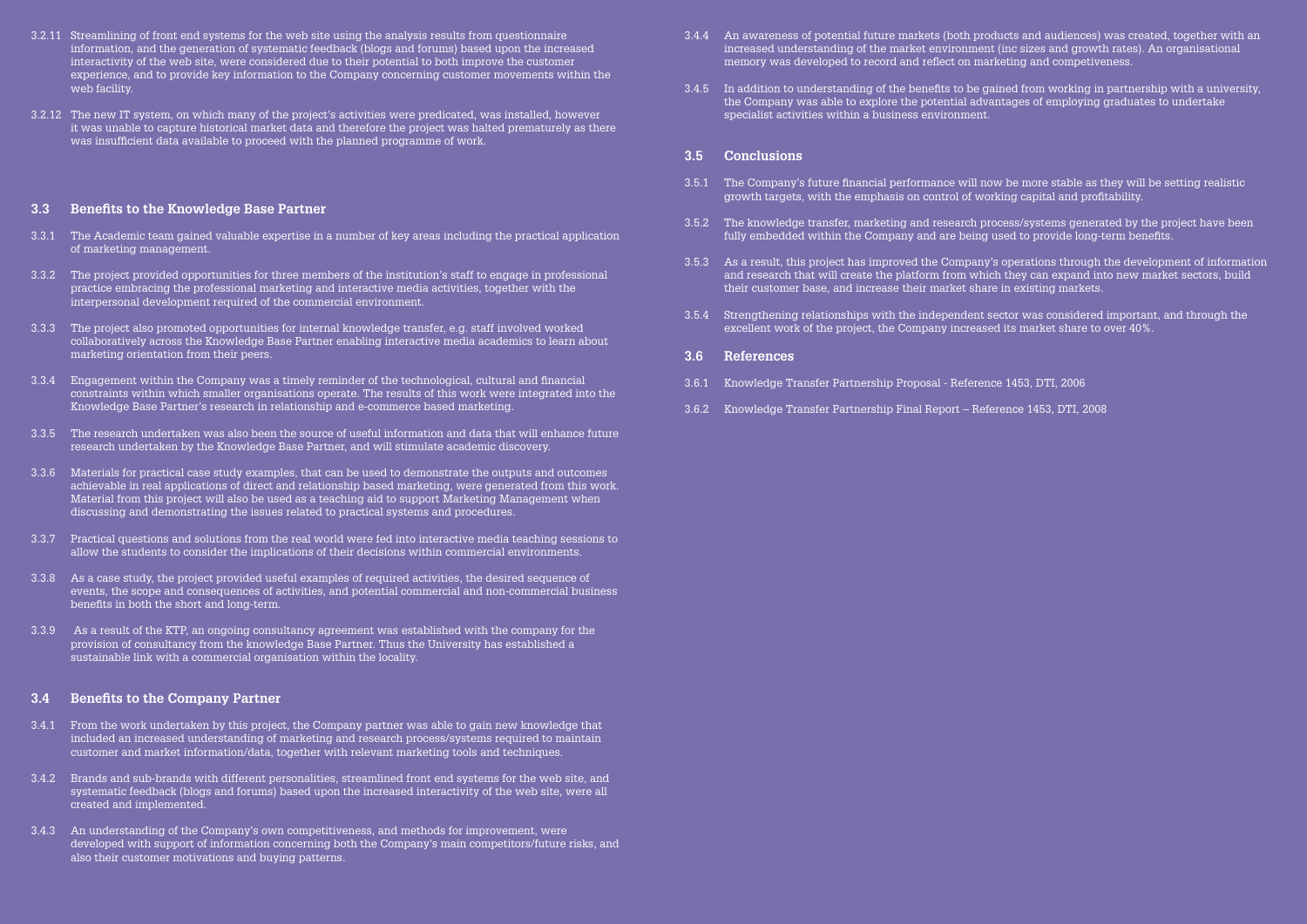# **4. Re-branding and Innovative Distribution Networking**

**N.Hemmington & C.McIntyre M.Hemmington & C.McIntyre** Bournemouth University Bournemouth University Poole BH12 5BB UK Poole BH12 5BB UK

School of Services Management Centre for Research & Knowledge Transfer

### **4.1 Introduction**

- 4.1.1 This case study is based upon a Knowledge Transfer Partnership (KTP). Driven by the Company's need for a strategic commercial business plan, the aim of this KTP was to implement an innovative business development strategy, including marketing, production, logistics and national/ European distribution.
- 4.1.2 The Company market high quality nutritionally healthy snacks (nuts and dried fruit) and mueslis which are sold throughout the UK under both their own brand, and also through retailers' own labels.
- 4.1.3 Although their focus was on production and delivery, the Company partner desired to enter new and innovative channels of distribution, increase brand awareness, increase sales within the UK, move into selected export markets, expand operations into new premises, and explore unique market opportunities which had not been developed in the past.
- 4.1.4 Historically, the Company had been product-led and needed a culture embedded that would maximise its market potential. With the market being highly fragmented, a large number of different distribution channels were required. The Company therefore required a coherent strategy to enable it to react to customer orders and timescales.
- 4.1.5 With 50% of products supplied not being their own label, brand awareness for their own products was low. Despite there being a potentially lucrative export market, the Company had no comprehensive export strategy, having only one recently established distribution arrangement with a company in Eire.
- 4.1.6 Although the Company recognised that tele sales and van sales were an ineffective and expensive method of selling and distributing goods, they continued to use these as their main methods of conducting business.

### **4.2 The Process of Knowledge Transfer**

- 4.2.1 A research study was undertaken to determine consumer behaviour and motivation for purchasing snacks and cereals.
- 4.2.2 Using muesli for children as an example, a successful and innovative new product development testing model for snack food products was created.
- 4.2.3 The model developed could then be used for the development of future new products.
- 4.2.4 A creative ideas generation programme was completed that led to the creation of 100 new proposals for snacks and cereal products, together with 10 potential new distribution channels. All of these proposals required evaluation.
- 4.2.5 Further research was undertaken to ascertain the Company's market position, market share and national/ regional competitors.
- 4.2.6 The Company's brand was reviewed to assess its strength in the nut, fruit and muesli markets.
- 4.2.7 Focus groups were arranged to obtain essential feedback from both current and potential customers, and a study undertaken with a cross-section of customers using interview and questionnaire methods.
- 4.2.8 A report detailing the Company's competitive position was produced, and output from the focus groups was used to inform changes to Company logo, labelling, pricing and packing. Company brochures, merchandising materials, price lists and the web site were redesigned.



# **Figure 4 - Knowledge Transfer Process Utilised**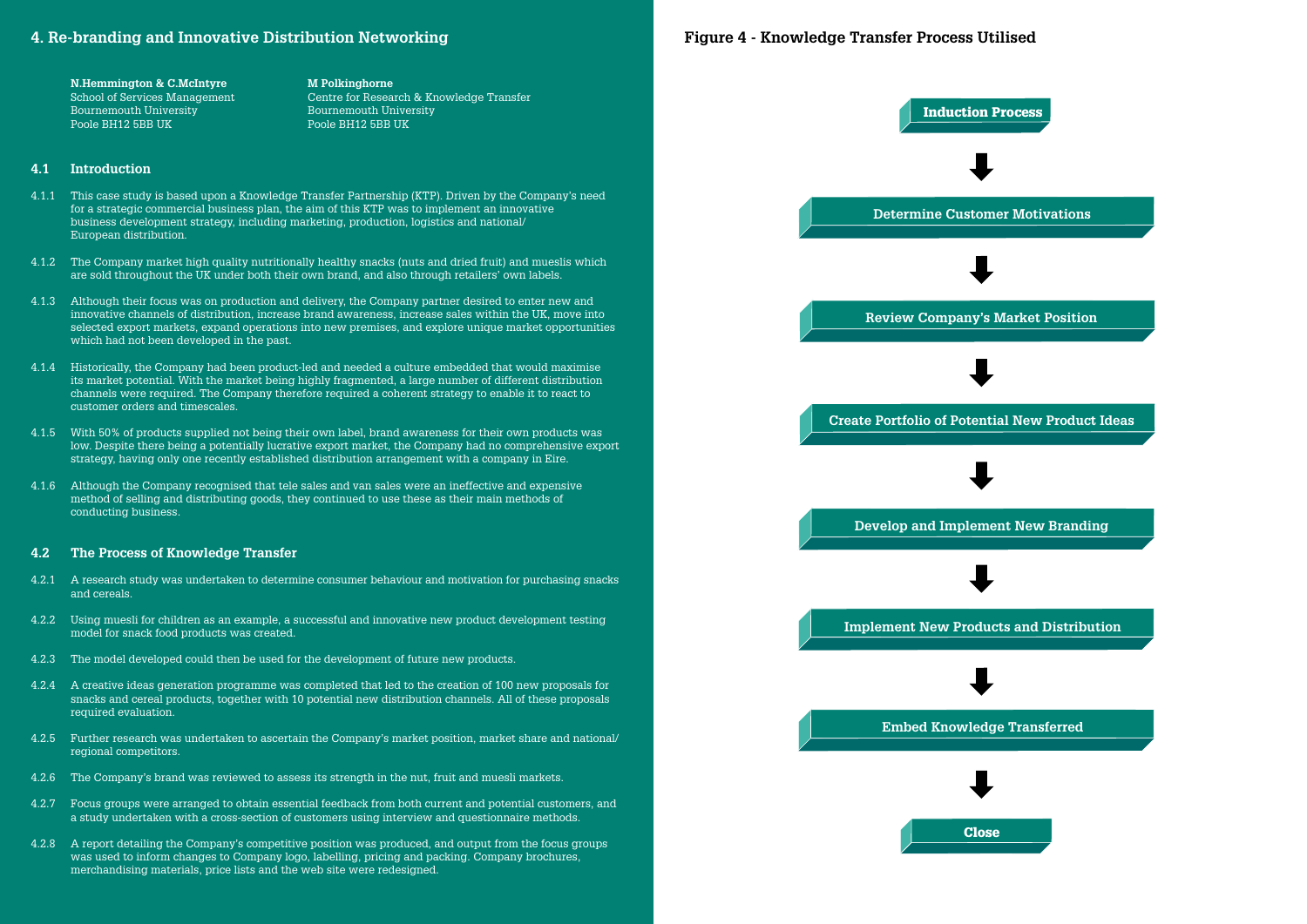- 4.2.9 A design agency was commissioned to use this information to redevelop the Company's brand to enable it to capture an increased market share.
- 4.2.10 To increase the healthy nature of the brand proposition, healthy lifestyle elements were introduced.
- 4.2.11 New products including mixed dried nuts and seeds, fruity porridge, chocolate and yoghurt coated raisins were all launched in snack size packs, and special hampers were developed for the Christmas market.
- 4.2.12 With a rapidly growing snack market, competition was fierce, and Fair Trade and Organic certification was obtained to provide the Company with an element of innovation in its offering that would help it to defend its market position, and to also attract new distributors.
- 4.2.13 To support this process a sales agency was commissioned to identify and sign-up new distributors. In parallel, the van round was revitalised by finding new customers, and by renegotiating with old customers.
- 4.2.14 New pricing was launched in conjunction with revised production and packaging so that products could fully exploit the new brand values developed.
- 4.2.15 To compliment the range of innovative natural snacks, a range of whole foods (lentils, rice etc) was introduced.

- 4.3.1 Practical case study materials were developed that demonstrated the outputs and outcomes that can be achieved from market and branding within a small business.
- 4.3.2 The experience and lessons learnt from this KTP supported the Knowledge Base Partner's research into working with local businesses, and enhanced its quality and scope by demonstrating salient problems and issues.
- 4.3.3 The KTP provided the Academic Supervisor and the Lead Academic with an opportunity to further develop their own personal research into both consumer behaviour and consumer experiences.
- 4.3.4 Working on this KTP programme has brought very useful practical experience into the University generated through action learning.

#### **4.4 Benefits to the Company Partner**

- 4.4.1 To support the development of its export potential, the Company signed onto the UK Trade and Investment 'passport to export scheme". Fair Trade and Organic certifications were also obtained.
- 4.4.2 Publicity for this and the other developments were included in "The Grocer Magazine" which raised the profile of the Company partner with potential customers and distributors.
- 4.4.3 New contracts were won, and existing contracts renegotiated. Strategic business and marketing plans were devised that provided the basis for future developments.
- 4.4.4 The Company evaluated alternative distribution and sales routes, and gained access to new distribution networks, including a successful bid for the National Union of Students United Kingdom university shops.
- 4.4.5 The Company partner gained new knowledge as a direct result of this KTP Programme concerning its understanding of its competitive and market position. Branding awareness was improved, and customer needs and requirements better understood.
- 4.4.6 New healthy branding, identity, web site and brochures were complimented by revised packaging and labelling. A range of new products was created, and a new model for future product development implemented.
- 4.4.7 The Company partner was provided with an increased competitive advantage ensuring an effective longterm legacy from the KTP was established.

4.4.8 Further investment by the Company will be required to continue the implementation of the marketing methodologies developed, and to consolidate the Company's operational changes by firmly embedding

the new culture delivered by the KTP within the corporate objectives of the Company itself.

#### **4.5 Conclusions**

- 4.5.1 This Knowledge Transfer Partnership improved the Company's operations through the development and implementation of both new branding, and also new products/packaging.
- 4.5.2 The project enabled the Company to demonstrate its ability to deliver a range of high quality healthy products that were well received by customers and distribution networks.
- 4.5.3 The KTP also helped to ensure that the Company was able to sustain its current market position at a time of great market pressure.
- 4.5.4 Innovation, and the uniqueness of their offering, has enabled the Company to survive during a very difficult period of trading.
- 4.5.5 As such, the KTP will continue to make a significant impact on the Company partner's future financial position, leading to increased competitiveness, profitability and market security.

- 4.6.1 Knowledge Transfer Partnership Proposal Reference 1345, DTI, 2005
- 4.6.2 Knowledge Transfer Partnership Final Report Reference 1345, DTI, 2008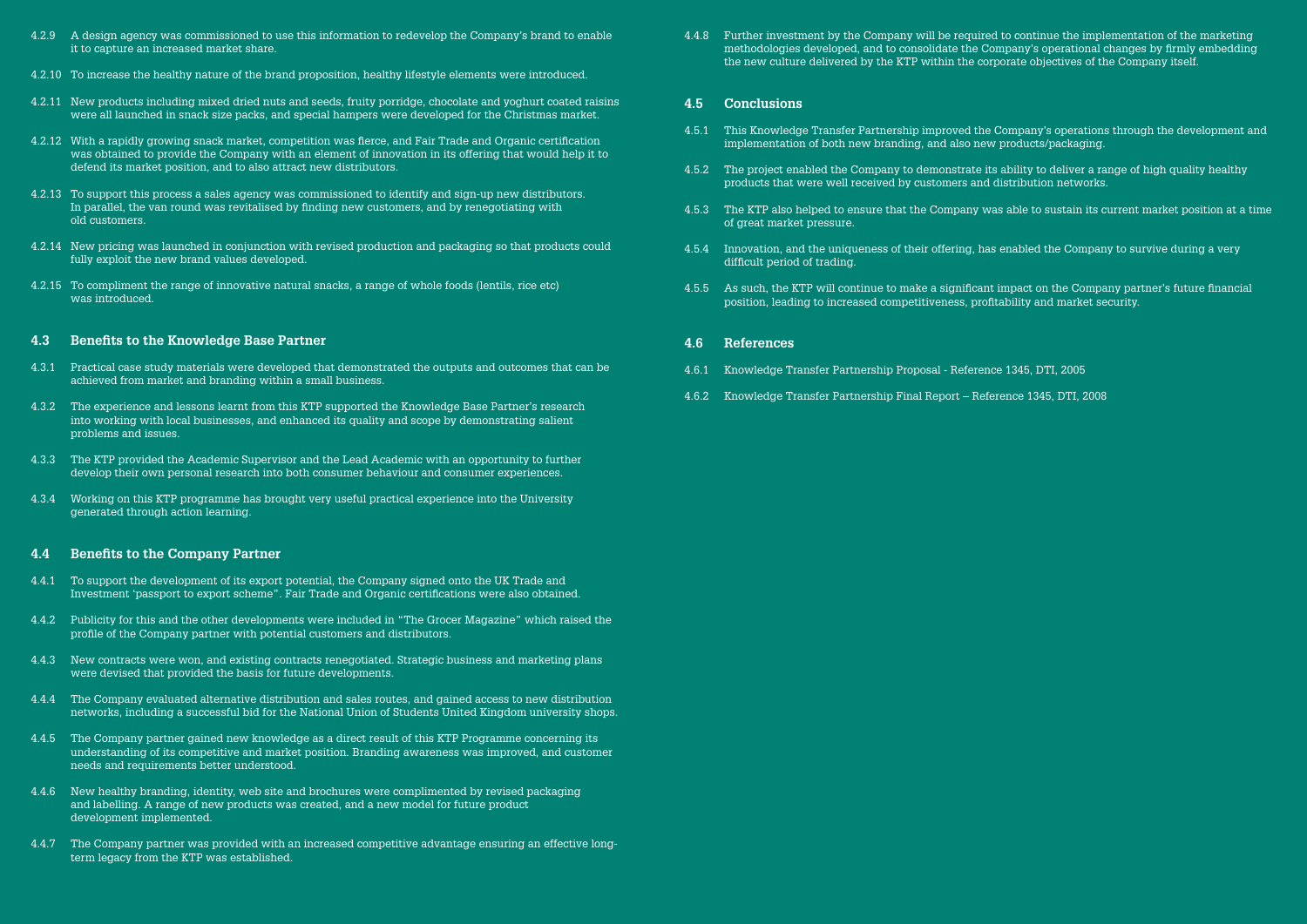# **5. Developing an Effective Contract Review Mechanism**

**K.Hayman, N.Hemmington & D.Kilburn M Polkinghorne** Bournemouth University Bournemouth University Poole BH12 5BB UK Poole BH12 5BB UK

School of Services Management Centre for Research & Knowledge Transfer

### **5.1 Introduction**

- 5.1.1 The Company partner for this Knowledge Transfer Partnership (KTP) manufactured load and stress measurement equipment for civil engineering, nuclear, aerospace and off-shore marine structures.
- 5.1.2 The Company was active in many markets, namely offshore, marine, bridges, general civil engineering, nuclear power, cranes, material handling, aerospace and rail.
- 5.1.3 Almost 50% of the Company's turnover was export, most of its work being won through tendering.
- 5.1.4 It was envisaged that the KTP would assist the company to capture a greater share of their potential new markets by developing a more professional approach to their tendering processes, whilst minimising the Company's exposure to financial risk.
- 5.1.5 The aim of this KTP was therefore to develop and implement an effective contract review mechanism, to improve the efficiency of, and reduce the financial risk associated with, the Company's tender response and bidding activity.

#### **5.2 The Process of Knowledge Transfer**

- 5.2.1 An investigation into the Company's existing processes was undertaken to identify those which were critical, and those which were in need of improvement.
- 5.2.2 Also considered were the resultant effects within processes and sub-process that would be generated through the implementation of changes.
- 5.2.3 Based upon the results of these preliminary investigations, it was determined that the KTP should be refocused to concentrate on meeting the immediate and future commercial and legal contract needs of the Company.
- 5.2.4 SWOT and PESTEL analysis were undertaken to identify both internal and external factors that would influence and/or impact upon the Company's tendering processes and systems. This also helped to place the Company's technical expertise in a wider context, and to appreciate both the current market conditions and potential future/emerging markets.
- 5.2.5 Existing commercial agreements were mapped and reviewed. Current processes and procedures were mapped and documented, this included identification of responsibilities.
- 5.2.6 Capabilities were mapped against future needs, and strategic priorities established and confirmed.
- 5.2.7 A review of all of the information, knowledge and data collated was undertaken to identify target areas for improvement.
- 5.2.8 Industry best practice and legal protocols were reviewed and incorporated into the Company as considered appropriate.
- 5.2.9 Risk analysis was undertaken, and time saving measures introduced, including the use of a menu bank of optional acceptable/unacceptable replacement clauses for use when completing legal documentation.
- 5.2.10 Existing and potential financial risks were reviewed, including the severity and probability of occurrence of currency fluctuations, freight forwarding, penalty clauses, and terms & conditions of purchase.
- 5.2.11 This assisted the Company to minimise their exposure to claims, and simultaneously maximised variation claims against customers.



**Figure 5 - Knowledge Transfer Process Utilised**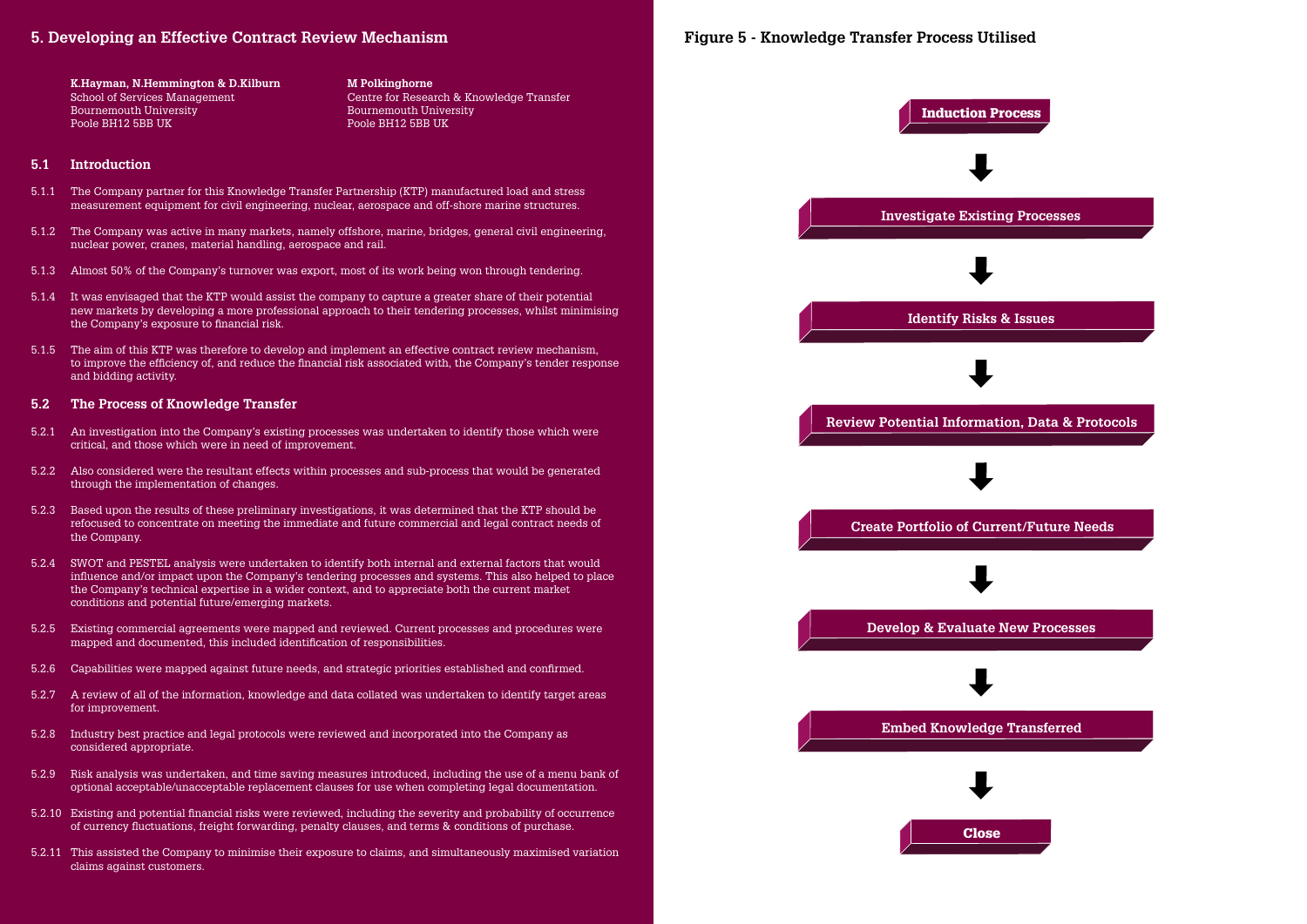- 5.2.12 A review of Company insurances was completed.
- 5.2.13 A process was established and implemented for the review of contract terms and conditions relating to the sale and supply of the Company's equipment and services.
- 5.2.14 This review process applied to contracts with a value exceeding £100k (and to any lower value contracts that required special considerations).
- 5.2.15 Standard distributor agreements, long-term supply agreements, letters of settlement and rental agreements were also established and put into use.

- 5.3.1 The academic team gained valuable expertise in a number of key areas including the practical application of commercial contract management, and the review of contractual terms and conditions.
- 5.3.2 Exposure to working on live commercial contracts was a great advantage, as was the experience of synthesising business processes and legal frameworks.
- 5.3.3 The KTP facilitated the development of a high quality relationship between the Company and Knowledge Base Partner that had continued from a previous successful Teaching Company Scheme (TCS).
- 5.3.4 The Knowledge Base Partner was undertaking research to establish the types of knowledge transfer undertaken within knowledge transfer partnerships, and this KTP has proven to be a useful case study in this research.
- 5.3.5 It is anticipated that the strategic alliance formed to support this KTP will generate further collaborations. In the short-term it has already facilitated peer to peer knowledge transfer between academics involved.

#### **5.4 Benefits to the Company Partner**

- 5.4.1 The project achieved all of its objectives, and established systems and procedures to support procurement and contracts that together resulted in the average response time for tendering being reduced significantly. The control of financial risk for the company was also vastly improved.
- 5.4.2 Improved response times for meeting deadlines improved the Company's reputation and supported their cash flow, turnover and profitability.
- 5.4.3 Culture change was achieved within the Company by embracing the importance of careful management, monitoring and control of tendering, contracts and insurances.
- 5.4.4 The Company was provided with an improved understanding of both potential future, and emerging markets.
- 5.4.5 Industry best practice was distilled and implemented, together with appropriate legal protocols/ risk management procedures.
- 5.4.6 Company capabilities were mapped against future needs with strategic priorities being confirmed.
- 5.4.7 Menu banks of optional acceptable replacement clauses for legal documents were developed, and standard distributor agreements, long-term supply agreements, letters of settlement and rental agreements were created.
- 5.4.8 Understanding of how to develop bespoke document control applications was improved.
- 5.4.9 An organisational memory to record and reflect past contractual experiences was developed, and the ability to develop future versions of systems and procedures was created to ensure that an effective longlasting legacy from the project was established.
- 5.4.10 The Company experienced a significant increase in sales due to the support of the KTP as it was able to review an increased volume of contracts, and now has the confidence to accept/reject terms to ensure contracts are more favourable.

5.4.11 This KTP programme has developed foreground IP with commercial potential. The Company Partner intends to continue to exploit this IP for commercial benefit. The IP agreement established at the start of the KTP programme allows for a percentage of this commercial benefit to be returned to the Knowledge Base partner in recognition of its role in developing the foreground IP, and its provision of background IP.

- 
- 5.4.12 The Company gained additional work, and reduced its exposure to contractual clauses saving them money in the short, medium and long term.

### **5.5 Conclusions**

tendering and contract support systems and procedures that created the platform from which they could

- 5.5.1 This Knowledge Transfer Partnership improved the Company's operations through the development of expand into new market sectors.
- 5.5.2 As the Company partner continues to exploit the new products created, the KTP will have significant impact upon the Company partner's future financial position.
- 5.5.3 Through the Knowledge Transfer process, the Company partner now has the systems and procedures in place that will ensure that their improved competitive position is sustainable in the longer-term.

- 5.6.1 Knowledge Transfer Partnership Proposal Reference 0844, ESF, 2005
- 5.6.2 Knowledge Transfer Partnership Final Report Reference 0844, ESF, 2008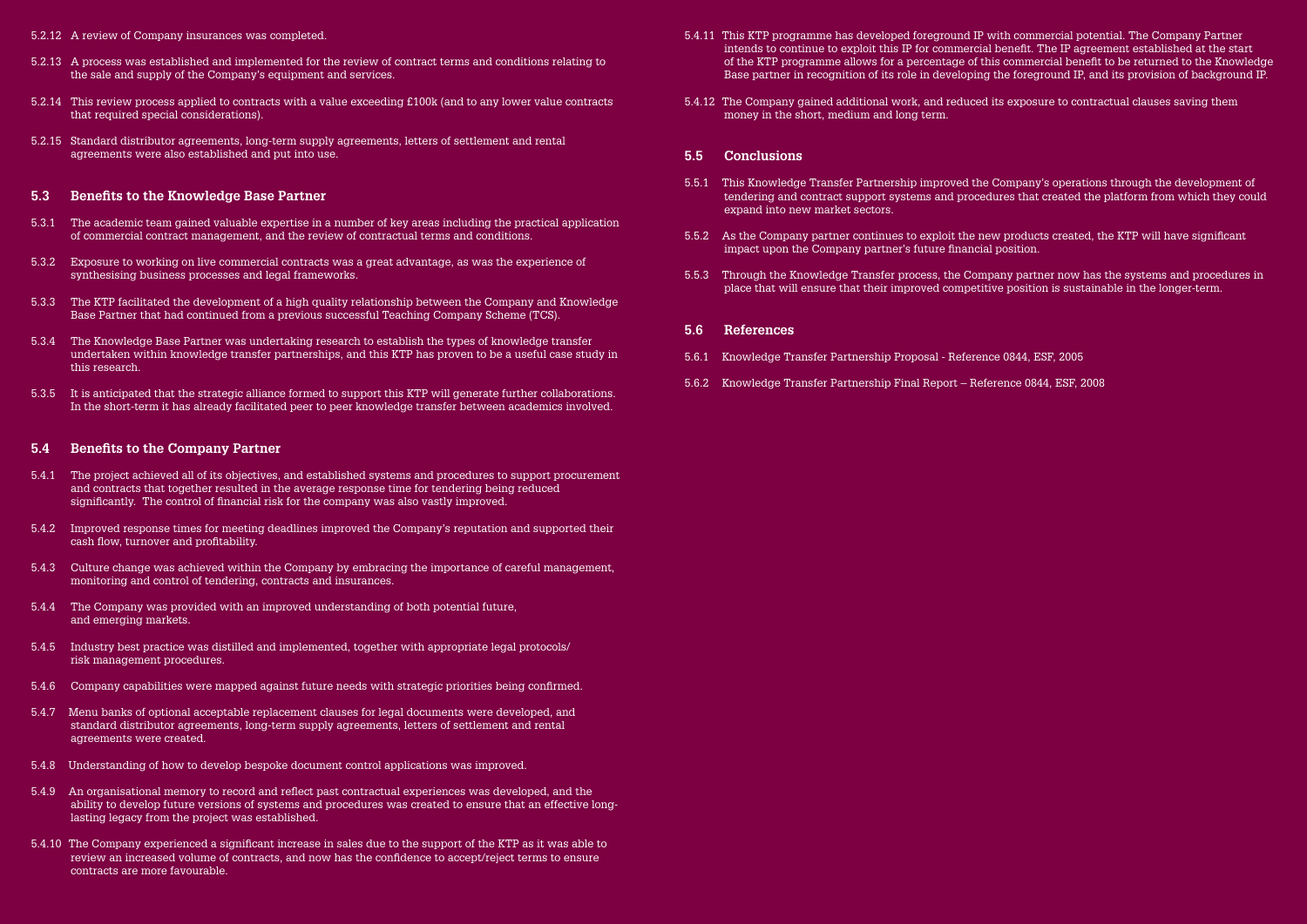# **6. Development of a Knowledge Capturing Methodology**

#### **G.Darnton & S.Ghosh M Polkinghorne**

Poole BH12 5BB UK Poole BH12 5BB UK

Business School Centre for Research & Knowledge Transfer<br>Bournemouth University Bournemouth University **Bournemouth University** 

### **6.1 Introduction**

- 6.1.1 The Company partner for this Knowledge Transfer Partnership (KTP) designed, manufactured, installed and supported environmental monitoring instruments and systems.
- 6.1.2 In particular the Company undertook stack monitoring to identify radioactivity, and at the start of this project there was considered to be a significant world market for radioactivity in stack monitoring. Advances in monitoring equipment dictated that customers had to comply with ever-tightening discharge legislation and hence the market was expected to increase significantly.
- 6.1.3 Dynamics of gas flow within a stack are very variable and uncertain, meaning that how, and where, measurements are taken are critical factors to ensure reliable measurement. The Company's expertise in the field of stack emissions monitoring was a key source of their competitive advantage and depended on the specialised knowledge retained by only a few key staff.
- 6.1.4 The Company had no system to capture such knowledge that posed a risk to on-going operation in terms of succession planning and limited the potential for growth in an area critical to expansion plans of the company.
- 6.1.5 The aim of this KTP was therefore to undertake the investigation, selection and implementation of a methodology for capturing company critical explicit (theoretical) and tacit (practical) knowledge relating to stack monitoring systems held by key individuals within the organisation

#### **6.2 The Process of Knowledge Transfer**

- 6.2.1 By cataloguing their photos, an excellent insight was provided into the Company's activities, products, sites and projects.
- 6.2.2 The KTP then focused upon the development of a knowledge management system that would accumulate Company knowledge and intellectual assets into an organisational memory that could be easily accessed by staff both on site and off site.
- 6.2.3 In order to develop the necessary personal explicit (theoretical) and tacit (practical) knowledge required to understand the work of the Company, security clearance was obtained to enable project work to be undertaken on several major contracts. As a direct result the following work was able to be completed:
	- $\blacksquare$  Meetings with suppliers were undertaken
	- • Monitoring system installation field visits completed
	- • Calibration work was undertaken
	- • Technical meetings supported
	- The US market investigated and a prototype tested and calibrated
- 6.2.4 Equipped with a sound knowledge of the Company, and the practicalities of their work, the process of collecting relevant data commenced.
- 6.2.5 This data included drawings, pictures, descriptions, functionality, layouts, flow data, leaflets, technical data, instruction manuals, method statements, risk assessments, purchase/quotation forms, technical forms, DP calculations and DP2001 setups.
- 6.2.6 In parallel, a specification for the required knowledge management system was developed and agreed.
- 6.2.7 Consideration was given to issues of accessibility and security due to the sensitive and confidential nature of the data being collected. A skeleton system was then developed using Dreamweaver to 'prove the concept', with the expectation of subsequent migration to another platform for further development and implementation.



**Figure 6 - Knowledge Transfer Process Utilised**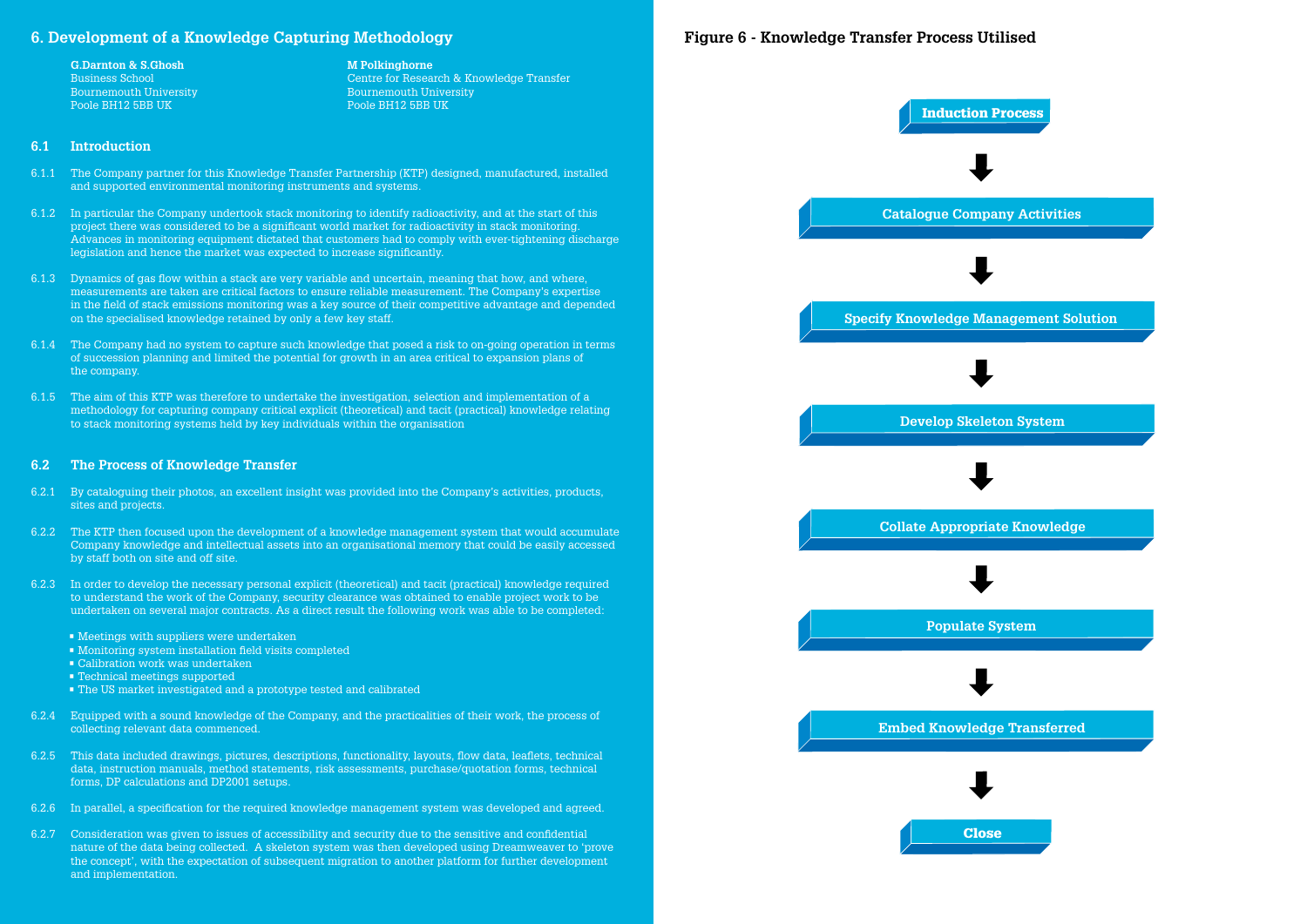- 6.2.8 Further consideration was also given to the development of systems that would capture the types of knowledge/experiences witnessed on site so that the knowledge within the final knowledge management system could be easily populated and updated.
- 6.2.9 Where possible, personal experience was utilised to populate the knowledge manage system, as this would form the foundations for the later addition of knowledge and experience from other Company staff.

- 6.3.1 Valuable key expertise was gained in areas including the practical application of both commercial decision making and knowledge management.
- 6.3.2 Exposure to working on live projects was a great advantage, as was the experience of synthesising business processes with the requirements of practical knowledge systems and processes required to meet the needs of the Company partner.
- 6.3.3 The project directly benefited Knowledge Base Partner staff undertaking a Post-Graduate qualification in Knowledge Transfer.
- 6.3.4 The results of this KTP were integrated into the Knowledge Base Partner's research in the area of knowledge management.
- 6.3.5 Working on this KTP provided the academic team with commercial exposure that was reflected in curriculum development. This had an impact upon teaching, and provided materials for practical case study examples that were used to demonstrate the outputs and outcomes from real applications of knowledge management.
- 6.3.6 The results of this KTP project contributed to postgraduate research being undertaken by the Knowledge Base Partner into the effectiveness of Knowledge Transfer Partnerships working with local SMEs.
- 6.3.7 Supporting the KTP brought together both Academic and Enterprise functions within the university with an interest in the discipline of knowledge transfer. It is hoped that the strategic alliance formed to support this KTP will generate further collaborations. In the short-term it has certainly facilitated peer to peer knowledge transfer between staff involved.
- 6.3.8 The Knowledge Base Partner has promoted the use of material developed to support this KTP in knowledge management case studies supporting taught units on Operations Strategy, Organisational Effectiveness, Managing for Effectiveness and Decision Making.

#### **6.4 Benefits to the Company Partner**

- 6.4.1 Company knowledge and intellectual assets were collated and referenced.
- 6.4.2 A system was developed that supported Company staff to diagnose the correct equipment required for a particular job.
- 6.4.3 Culture change embracing the importance of careful knowledge management was achieved.
- 6.4.4 Understanding of the need for systems and procedures to ensure that the knowledge management system remained up-to-date was established.
- 6.4.5 Further understanding of the benefits to be gained from working in partnership with a university, and the potential advantages of employing graduates to undertake specialist activities within a business environment was achieved.
- 6.4.6 Increased barriers to entry for competitors were established using effective management of Companywide intellectual assets.
- 6.4.7 Improved performance of supply stack monitoring systems was achieved by providing greater input information for all aspects of specification and design.
- 6.4.8 Facilitated in-house training to spread company critical knowledge was delivered that reduced dependency on key individuals.
- 6.4.9 The reputation of the Company as a leading expert in emission stack monitoring was enhanced.
- 6.4.10 This project improved the Company's operations through the development of a knowledge management system that created a platform from which they could improve their operations.

#### **6.5 Conclusions**

knowledge management system developed remains up to date and fully integrated within the Company.

- 6.5.1 The project successfully established the basic knowledge management system that the Company partner could take forward and fully populate/implement.
- 6.5.2 Continued investment was required by the Company beyond the lifetime of the project to ensure that the
- in assisting the Company to address issues raised by customer queries.
- 6.5.4 The Company and the Knowledge Base Partners worked well together on this project which is the future collaborations.

6.5.3 Even before being fully implemented, the knowledge management system developed proved to be useful

second project between the organisations. Both partners now anticipate that opportunities will arise for

- 6.6.1 Knowledge Transfer Partnership Proposal Reference 0880, ESF, 2005
- 6.6.2 Knowledge Transfer Partnership Final Report Reference 0880, ESF, 2008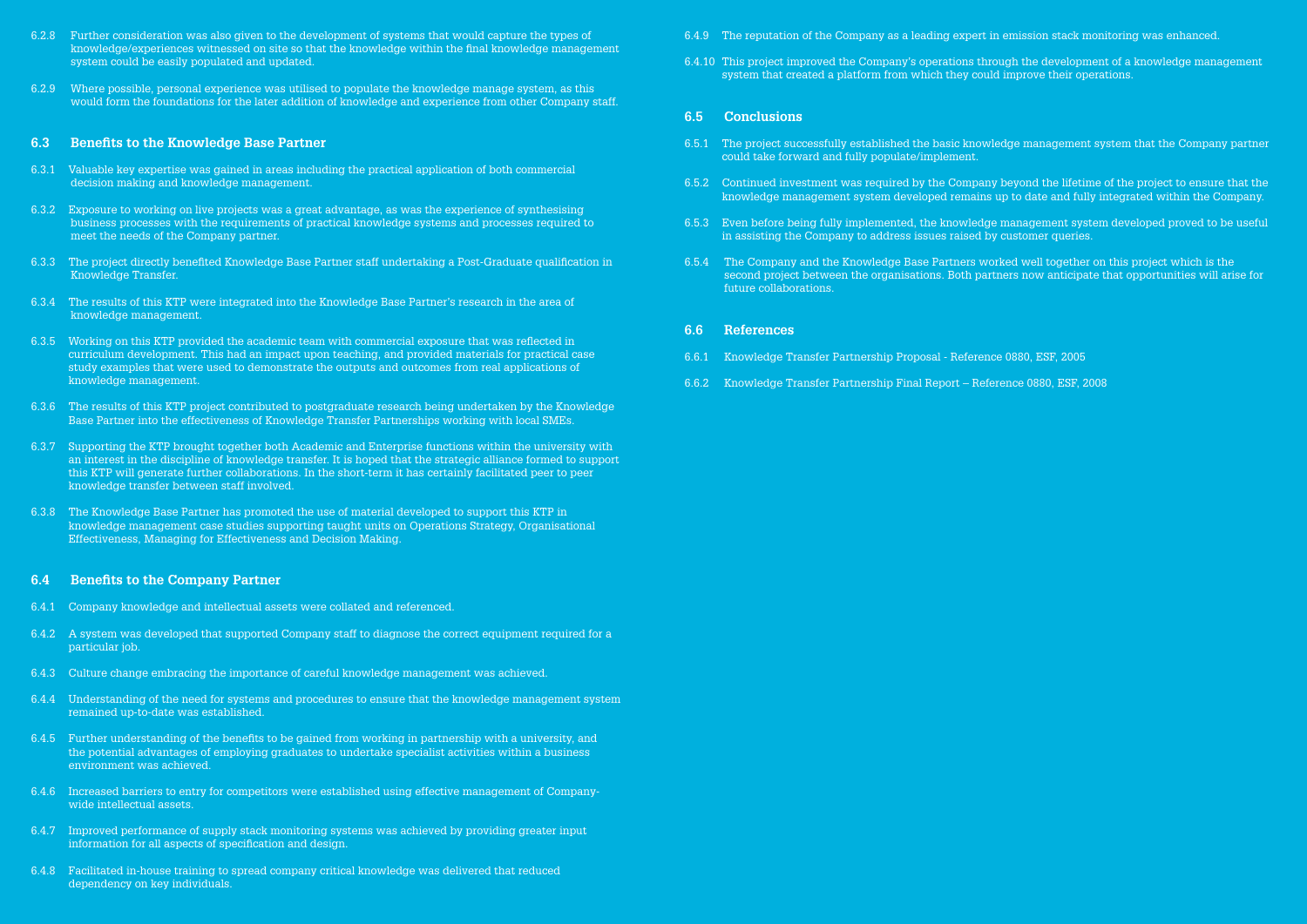# **7. Establishing a Developmental Strategy**

**K.Hayman, N.Hemmington & D.Kilburn M Polkinghorne** Bournemouth University Bournemouth University Poole BH12 5BB UK Poole BH12 5BB UK

School of Services Management Centre for Research & Knowledge Transfer

### **7.1 Introduction**

- 7.1.1 The Company partner for this Knowledge Transfer Partnership (KTP) was a leading producer of premium breakfast cereals.
- 7.1.2 In order to support the Company's vision for expansion and growth, they needed to develop, and implement, integrated marketing and production strategies that would facilitate and support the trebling of sales revenue.
- 7.1.3 Although historically the Company had been production led with no marketing team, the quality and production processes were out-dated and inefficient.
- 7.1.4 In addition, the factory was not configured optimally for future needs. Moveable hoppers used for batch mixing were difficult to move, and small scale processing of ingredients involved excessive levels of manual handling. There was also a high level of labour intensive tasks, e.g. tipping and packing.
- 7.1.5 Improvements in production efficiency through the use of alternative plant were thought to have the potential to provide economic benefits, and the mechanised handling of ingredients, labeling and inspection would improve yield.
- 7.1.6 The objective of the project was therefore to engage in a full review of existing systems and capabilities so that a developmental strategy could be established and implemented that delivered immediate efficiency gains, and also embedded continuous improvement as an on-going capability within the culture of the Company.

### **7.2 The Process of Knowledge Transfer**

- 7.2.1 Project work focused upon volumes and forecasting for resource planning. This involved the integration of data, and the simplification of information flow, so that orders/customer requirements could be collated with raw materials requisitioning/production planning.
- 7.2.2 As a result of this work, packaging stockholding was reduced by 3.5% and the average ingredient stockholding was reduced from 18 days to 13.8 days (25%).
- 7.2.3 A review and revision was undertaken of the Company's Growth and Business Strategy that included mapping existing capability to future needs, establishing internal development plans, and identifying/ prioritising the need to enhance efficiency, reduce waste and remove bottlenecks.
- 7.2.4 To this end special consideration was given to the optimisation of production processes, overcoming the limitations in production due to the mobility of the hoppers, eliminating labour intensive tasks, improving labelling on packs, reducing dependency on employee based inspection systems, implementing just-intime supply systems for ingredients and processes, and revising the supply of packaging.
- 7.2.5 A strategy was developed to address the priority issues identified and to ensure the implementation of best practice.
- 7.2.6 In parallel, a review was undertaken of quality and developmental processes, e.g. customer complaints, 2nd party audit reports, inspection reports, quality assurance management and an evaluation of preventative/corrective measures completed.
- 7.2.7 A strategy was created to evaluate the existing systems and processes so that efficiency could be increased.
- 7.2.8 A machine specific schedule of maintenance was developed and rolled out that highlighted maintenance required against actual work undertaken, and effected a shift from reactive to preventative maintenance being undertaken.



**Figure 7 - Knowledge Transfer Process Utilised**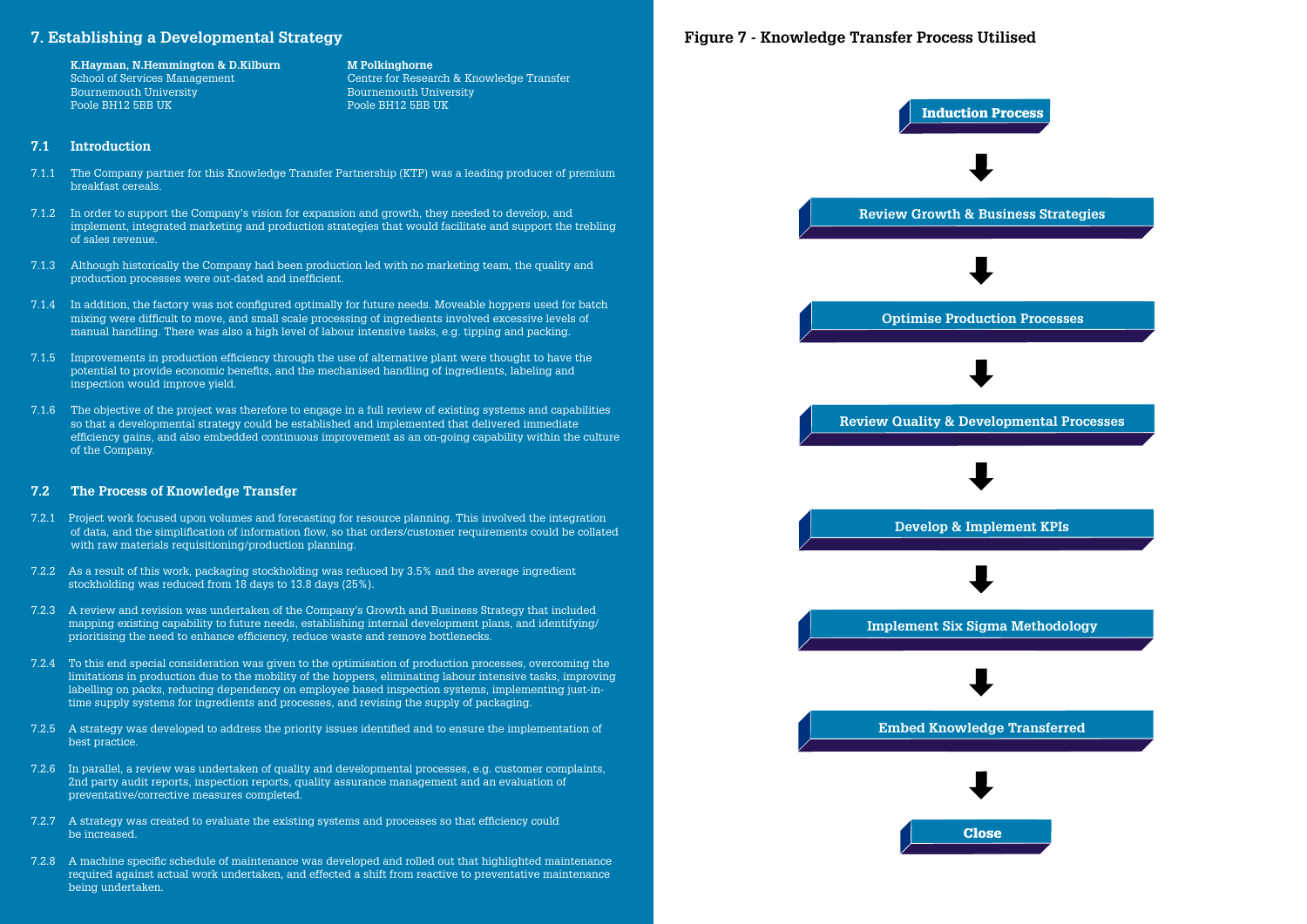- 7.2.9 The result was an increase in machine availability of 15.5% that equated to an increased production capacity of 24,000 units per day (10%).
- 7.2.10 A process mapping of the entire operations base for the Company included the management of customer order processes, quality systems, capacity and capability planning, manufacturing and production processes, and failure rates/returns.
- 7.2.11 The emphasis was on roles and responsibilities, systems employed and effectiveness of internal communications so that problem areas (and potential problem areas) could be identified and addressed.
- 7.2.12 Key Performance Indicators (KPIs) were developed, agreed and implemented that considered output, downtime, waste, bottlenecks and JIT ingredients/packaging.
- 7.2.13 These KPIs supported the Company's strive towards excellence with use of Total Quality Management (TQM) tools and techniques including the European Framework for Quality Excellence (EFQM) and British Quality Foundation (BQF) processes.
- 7.2.14 Six Sigma principles of process improvement were investigated to increase flexibility, response times and speed of manufacture whilst simultaneously reducing costs.
- 7.2.15 People strategies were also developed to link job specifications to workload planning and performance.

- 7.3.1 The Academic Supervisors gained valuable expertise in a number of key areas, e.g. the deployment of theoretical best practise, creation of new measure to assess performance, maintenance scheduling and the optimisation of production processes.
- 7.3.2 This tacit learning had a significant impact on teaching, and provided practical case study material that could be used to demonstrate achievable outputs and outcomes.
- 7.3.3 The KTP influenced the teaching of the Academic Supervisors and the curriculum of their taught courses at both under-graduate and post-graduate levels in the subject areas of strategic management and business development.

#### **7.4 Benefits to the Company Partner**

- 7.4.1 Process mapping of the operations base for the Company (including the management of customer order processes, quality systems, capacity and capability planning, manufacturing and production processes, and failure rates/returns) was undertaken.
- 7.4.2 Key Performance Indicators (KPIs) were developed, agreed and implemented that considered output, downtime, waste, bottlenecks and JIT ingredients/packaging. These KPIs supported the Company's strive towards excellence.
- 7.4.3 Six Sigma principles of process improvement were investigated to increase flexibility, response times and speed of manufacture whilst simultaneously reducing costs.
- 7.4.4 An understanding of the benefits to be gained from working in partnership with a university was demonstrated. In addition, the potential advantages of employing graduates to undertake specialist activities within a business environment were made evident.
- 7.4.5 Integration of data and the simplification of information flow was undertaken so that orders/customer requirements could be collated with raw materials requisitioning/production planning.
- 7.4.6 Optimisation of production processes, e.g. overcoming the limitations in production due to the mobility of the hoppers etc, eliminating labour intensive tasks, improving labelling on packs, reducing dependency on employee based inspection systems, implementing just-in-time ingredients processes and revising the supply of packing increased efficiency and reduced costs.
- 7.4.7 Machine specific scheduled maintenance that highlighted maintenance required against actual work undertaken and affected a shift from reactive to preventative maintenance resulted in an increase in machine availability of 15.5%.

#### **7.5 Conclusions**

- 7.5.1 This project improved the Company's operations by implementing a philosophy of continuous improvement leading to increased flexibility, response times and speed of manufacture whilst simultaneously reducing costs.
- 7.5.2 Supported by the creation of quality assurance improvements, the philosophy of continuous improvement was implemented throughout the Company with key staff being trained in all functional areas, and at all levels.
- 7.5.3 One of the many additional positive results of this project was the increase in on-time deliveries from 97% to 99.2%.
- 7.5.4 The pivotal work of this project transformed the operations of the Company to such an extent that they expand to, and probably exceed, their desired levels of achievement.
- 7.5.5 The project has therefore had a major impact upon the Company resulting in significant commercial benefits that have delivered both valuable short-term and long-term gains.

now have the capacity, capability and business excellence philosophy in place to enable them to grow and

- 7.6.1 Knowledge Transfer Partnership Proposal Reference 1388, TSB, 2006
- 7.6.2 Knowledge Transfer Partnership Final Report Reference 1388, TSB, 2008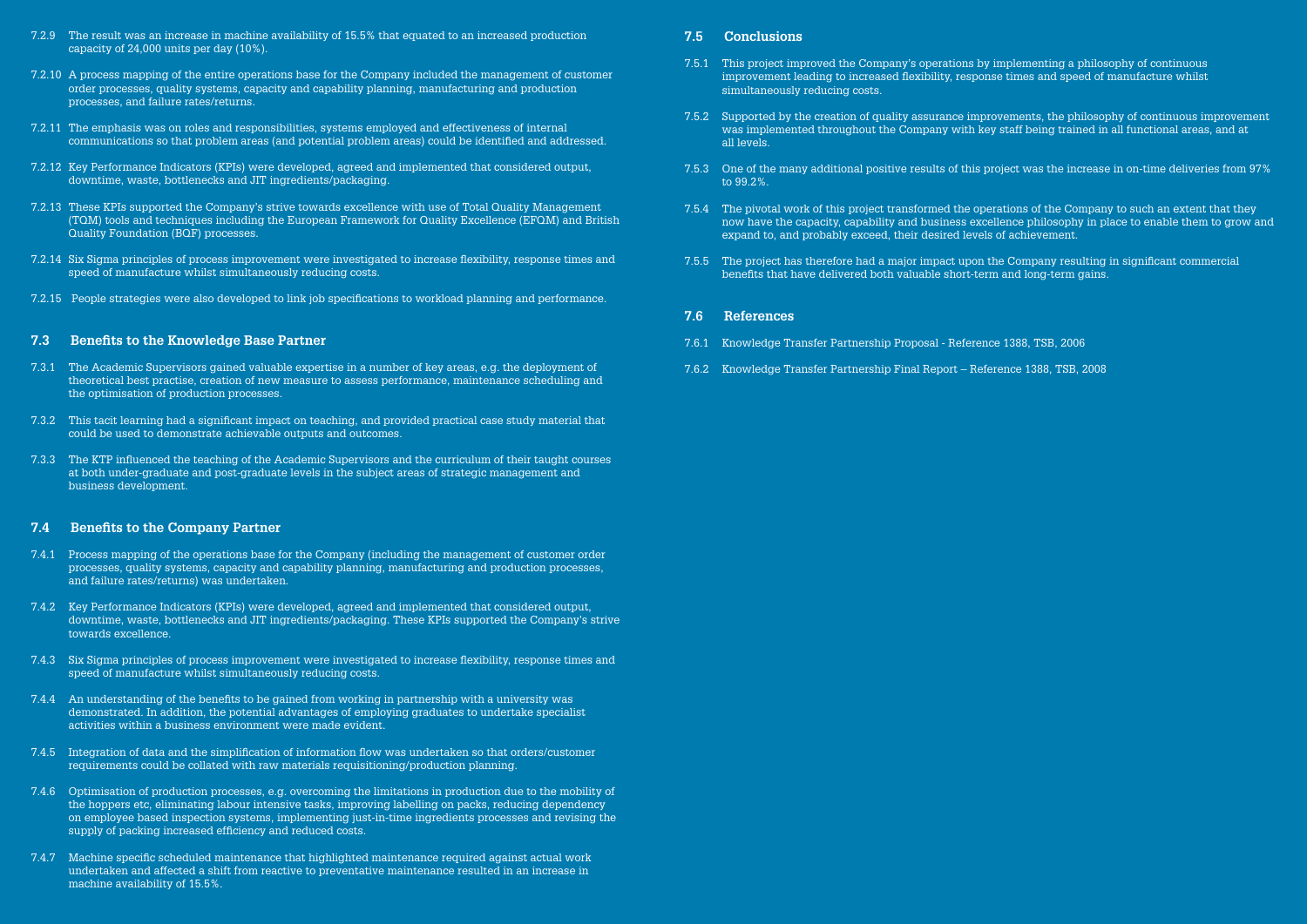# **8. Enabling Penetration of Vertical Markets**

G.Darnton, J.Day & B.Hollocks **M** Polkinghorne

Business School Centre for Research & Knowledge Transfer Bournemouth University Bournemouth University Poole BH12 5BB UK Poole BH12 5BB UK

### **8.1 Introduction**

- 8.1.1 The Company partner for this Knowledge Transfer Partnership (KTP) provided consulting services and user support, and also undertook the authoring and resale of software products.
- 8.1.2 In order to support their future growth, the Company wished to develop software products of its own that it could offer in addition to reselling third-party software.
- 8.1.3 The Company had a clear vision for expansion and growth based upon both existing and new markets.
- 8.1.4 The aim of this KTP was therefore to enable the Company to more fully penetrate its current vertical markets, and enter new markets in the UK and overseas.

#### **8.2 The Process of Knowledge Transfer**

- 8.2.1 The project overviewed the issues and challenges that existed in the UK Insurance sector.
- 8.2.2 An evaluation of ProClarity Analytics 6 was undertaken with its new and advanced features specifically for Microsoft SQL Server 2005 Analysis and Reporting Services.
- 8.2.3 ProClarity Analytics 6 was considered to be a competitive leading front-end user tool based on Microsoft (MS) SQL Server 2005 and used for Business Intelligence (BI).
- 8.2.4 A fully functioning MS BI demo for the financial services sector was developed. Of particular interest was the drill-down capability within the "Paid against Incurred Loss Ratio" report, which could show individual policies by class, territory etc.
- 8.2.5 A Dashboard was able to demonstrate unique features, e.g. the Pro-Clarity "Decomposition Tree".
- 8.2.6 Microsoft BI solutions were built with initial focus on UK mid-market financial sector. These included:
	- • Multi-dimensional models building (cubes) with SQL Server 2005 Analysis services.
	- Advanced analytic capabilities of analysis like predictive analysis with SQL Server 2005 data mining platform.
	- Delivery of BI to end-users with SQL Server 2005 Reporting Services and ProClarity clients.
- 8.2.7 Based on MS BI platform, and given the nature of the identified problems facing in the Financial sector, adding distinctive capabilities and values, e.g. distinctive and industry-based data mining algorithms as part of advanced analytic capabilities, was considered to be a beneficial and worthwhile addition.
- 8.2.8 Data obtained from a general insurance systems provider was used to build credible demos using the suite of Microsoft Business Intelligence (MS BI) tools.
- 8.2.9 Product evaluation forms were developed for the full suite of MS BI tools.
- 8.2.10 A detailed study was undertaken to determine the options for data mining, and a catalogue of types and applications within the insurance industry was generated.
- 8.2.11 This catalogue gathered valuable information applicable to data mining algorithms for different business aspects of the insurance industry.
- 8.2.12 The project created a complete and full functionality comparison matrix for the class leading products of Business Objects (BO) and Cognos versus Microsoft Business Intelligence (MS BI).
- 8.2.13 Work was also undertaken to gain a comparison of Total Cost of Ownership (TCO) for the leading class BI products of Microsoft BI versus BO and Cognos.



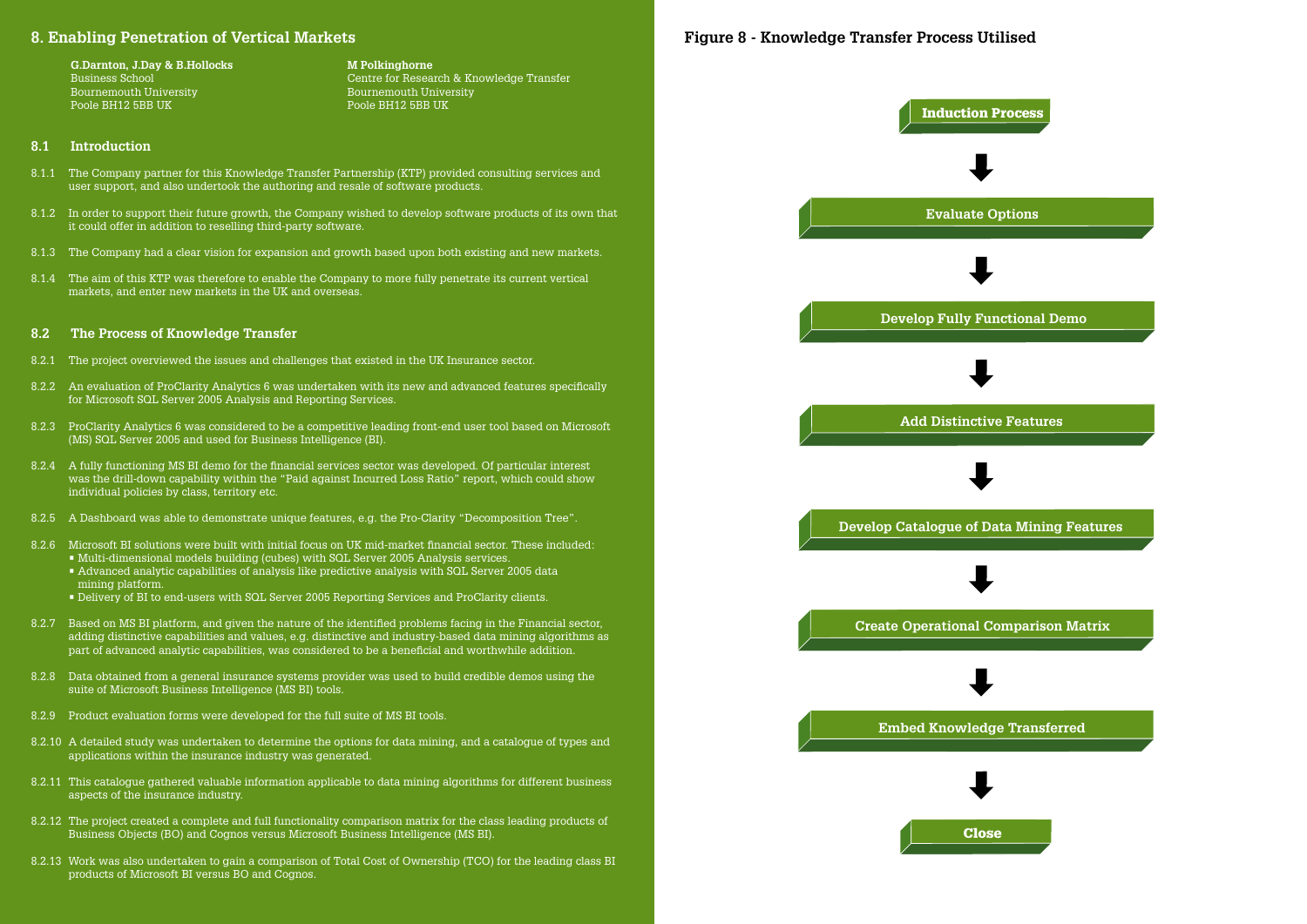- 8.2.14 Additional capabilities were added to the replication of BO reporting and analysis capabilities in MS BI, with its seamless integration among its whole BI suite of SQL Server 2005 Analysis Services, ProClarity and Business Scorecard Manager 2005.
- 8.2.15 Working examples of data mining based on the SQL Server 2005 Adventure Works sample database, and the native SQL Server 2005 data mining algorithms, were developed. Further development of version 2 of the algorithm's catalogue was completed.
- 8.2.16 The project supported the Spinvox BI project resulting in the development of a prototype Analysis Service offering, using Reporting Services and Pro Clarity. This involved building cubes with the relevant measures and dimensions together with useful KPIs.
- 8.2.17 The Associate undertook training with Company staff to ensure that knowledge and experience was as fully embedded as possible within the Company's own organisational memory.

- 8.3.1 The Academic Supervisors gained valuable expertise in a number of key areas, e.g. data mining, algorithm development and information systems.
- 8.3.2 This has had a significant impact on teaching, and has provided the possibility of practical case study material that can be used to demonstrate the potential outcomes and risks.
- 8.3.3 Working on the project has brought very useful practical experience into the University. This experience will be reflected in future teaching and research activities, and case study material will be developed for inclusion within appropriate taught units.
- 8.3.4 This KTP has created the opportunities for research and consultancy collaborations between the Company and the University partners, although these have yet to be exploited.
- 8.3.5 The results of this KTP project will feed into the postgraduate research being undertaken by the Knowledge Base Partner into the effectiveness of Knowledge Transfer programmes working with local SMEs.
- 8.3.6 It will also support research being undertaken by Bournemouth University to develop an innovative balanced scorecard that can be used as an intellectual capital audit of knowledge transfer programmes being undertaken by the University so that the actual transfer of knowledge can be more successfully managed and monitored.

#### **8.4 Benefits to the Company Partner**

- 8.4.1 The heuristics and algorithms developed for solving data quality issues included data mining techniques, and a catalogue of types and applications for application to the insurance sector.
- 8.4.2 Understanding of the benefits to be gained from working in partnership with a University were clearly demonstrated to the Company partner, as were the potential advantages of employing graduates to undertake specialist activities within a business environment.
- 8.4.3 The Company were provided with the ability to manage, modify and manipulate the new product components to maintain their performance to ensure that the new product remains competitive.
- 8.4.4 Their ability to develop subsequent versions of the new product components was also enhanced to ensure an effective long-term legacy from the project was established.
- 8.4.5 Through the development of an organisational memory to record and reflect on current, future and past work, the Company was better placed to use and build upon the knowledge transferred.
- 8.4.6 If the Company partner continues to develop and exploits the new product component modules and algorithms created, then the KTP will have made a significant impact upon the Company partner's future financial position leading to increased competitiveness and profitability.
- 8.4.7 The Company have been able to be more flexible with their customers and can now offer lower cost solutions, in particular to the mid-market target group of customers.
- 8.4.8 They also have a range of migration solutions for those clients who need the solutions built using the Microsoft stack. These solutions provide the Company with a chance to participate in a wider market.

#### **8.5 Conclusions**

- 8.5.1 The Company will continue to invest in the implementation of the algorithms developed by this KTP.
- 8.5.2 Through continued use, modifications and updates, the outputs of the project will help to ensure that the Company gains the maximum sustainable benefits on an on-going basis.
- 8.5.3 The delivery of this KTP emphasised the need to identify and manage risk. With changes within the ownership of the Company partner mid project, the basis for doing the work, and the actual terms of reference for the relationship, changed significantly.

- 8.6.1 Knowledge Transfer Partnership Proposal Reference 0224, ESF, 2004
- 8.6.2 Knowledge Transfer Partnership Final Report Reference 0224, ESF, 2008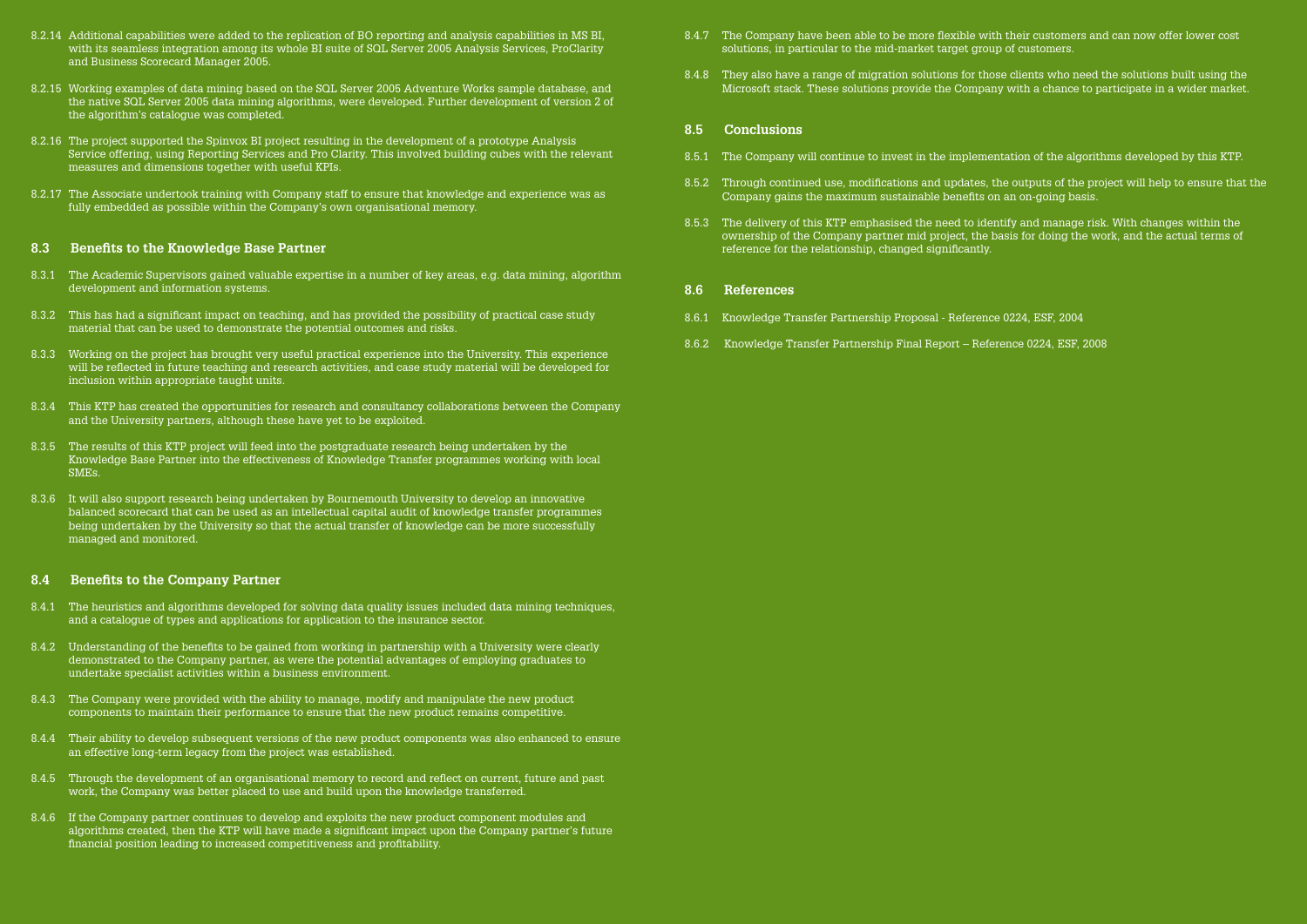